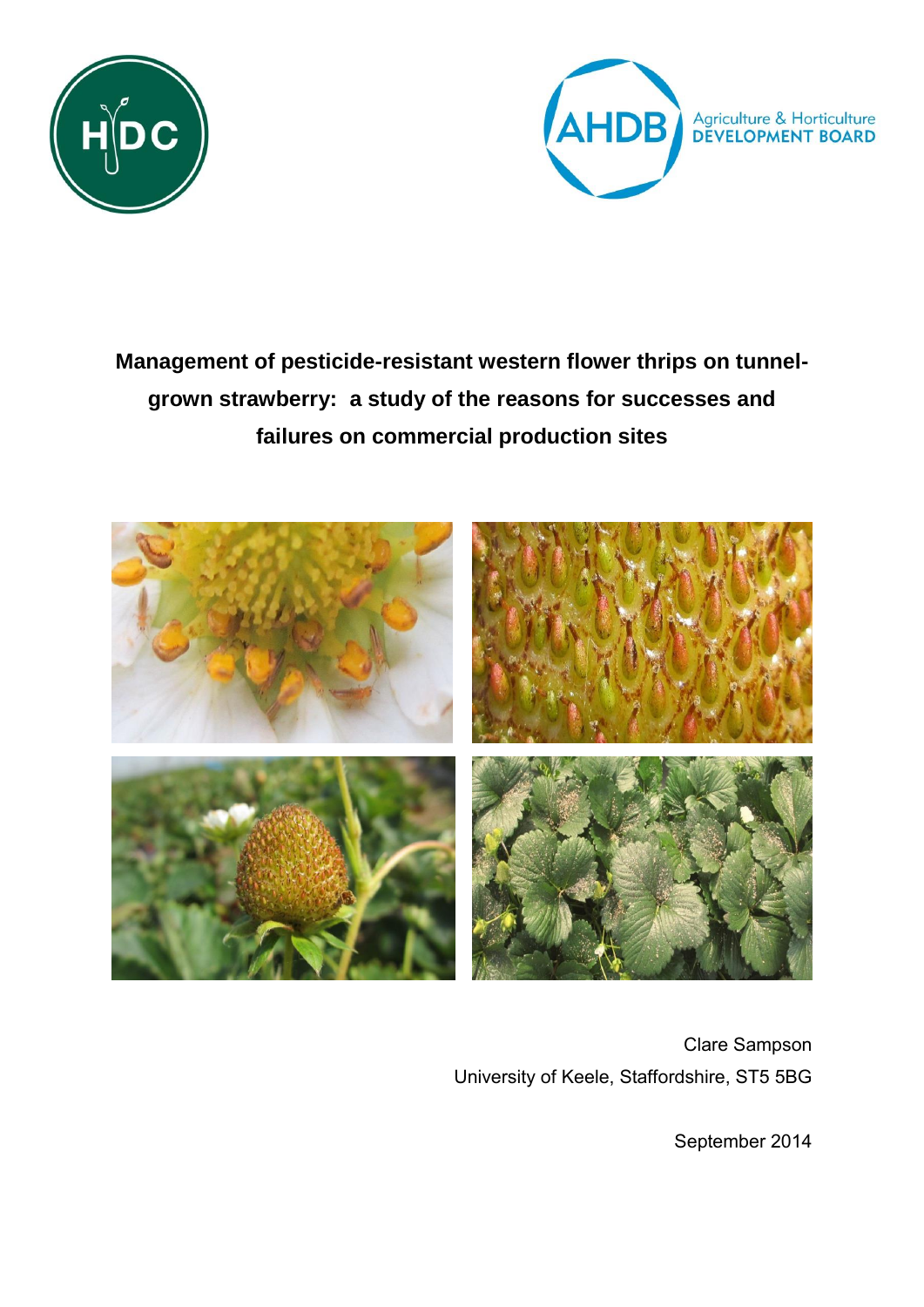## **Disclaimer**

*AHDB, operating through its HDC division seeks to ensure that the information contained within this document is accurate at the time of printing. No warranty is given in respect thereof and, to the maximum extent permitted by law the Agriculture and Horticulture Development Board accepts no*  liability for loss, damage or injury howsoever caused (including that caused by negligence) or suffered *directly or indirectly in relation to information and opinions contained in or omitted from this document.* 

*Copyright, Agriculture and Horticulture Development Board 2014. All rights reserved.*

*No part of this publication may be reproduced in any material form (including by photocopy or storage in any medium by electronic means) or any copy or adaptation stored, published or distributed (by physical, electronic or other means) without the prior permission in writing of the Agriculture and Horticulture Development Board, other than by reproduction in an unmodified form for the sole purpose of use as an information resource when the Agriculture and Horticulture Development Board or HDC is clearly acknowledged as the source, or in accordance with the provisions of the Copyright, Designs and Patents Act 1988. All rights reserved.* 

*AHDB (logo) is a registered trademark of the Agriculture and Horticulture Development Board. HDC is a registered trademark of the Agriculture and Horticulture Development Board, for use by its HDC division.*

*All other trademarks, logos and brand names contained in this publication are the trademarks of their respective holders. No rights are granted without the prior written permission of the relevant owners.*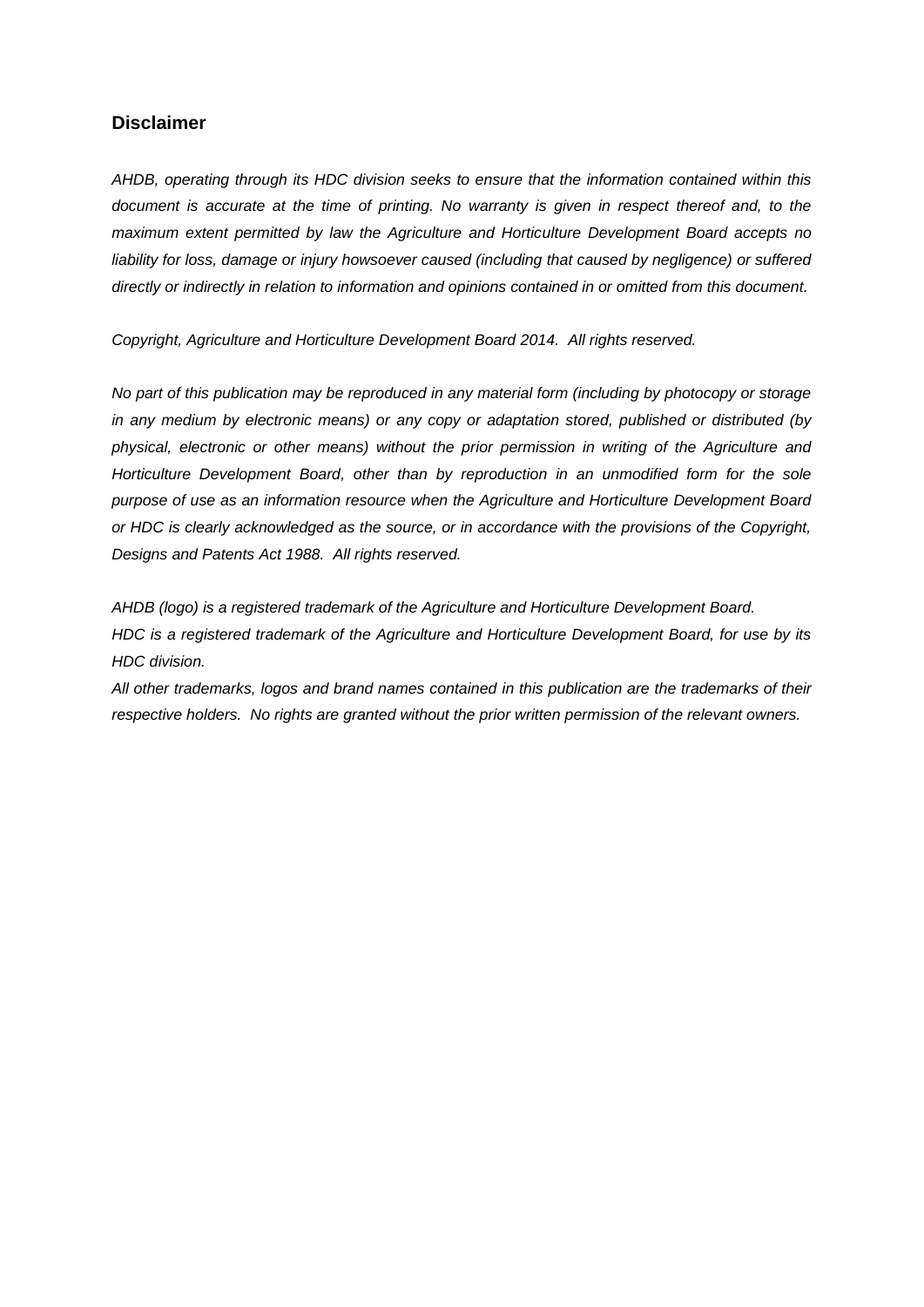## **Contents**

| Background and purpose of this study                         | 1              |  |  |  |  |
|--------------------------------------------------------------|----------------|--|--|--|--|
| Summary of the crucial findings                              |                |  |  |  |  |
| Summary of the project                                       |                |  |  |  |  |
| <b>Methods</b>                                               | 3              |  |  |  |  |
| Factors affecting thrips control                             | 3              |  |  |  |  |
| Growing methods and cultivars                                | 3              |  |  |  |  |
| Predator release strategies for thrips control               | $\overline{4}$ |  |  |  |  |
| Two-spotted spider mite control                              | 5              |  |  |  |  |
| Integration of crop protection products with natural enemies | 5              |  |  |  |  |
| Mass trapping                                                | 6              |  |  |  |  |
| Monitoring and decision making                               | 6              |  |  |  |  |
| Experience in using predators for thrips control             | 7              |  |  |  |  |
| Specific comments relating to the fields surveyed            | 7              |  |  |  |  |
| Fields where thrips control was successful                   | 7              |  |  |  |  |
| Fields where thrips control broke down                       | 8              |  |  |  |  |
| <b>Suggested guidance for 2015</b>                           | 10             |  |  |  |  |
| <b>References</b>                                            | 13             |  |  |  |  |
| HDC projects and publications referred to                    |                |  |  |  |  |
| <b>Appendices</b>                                            | 14             |  |  |  |  |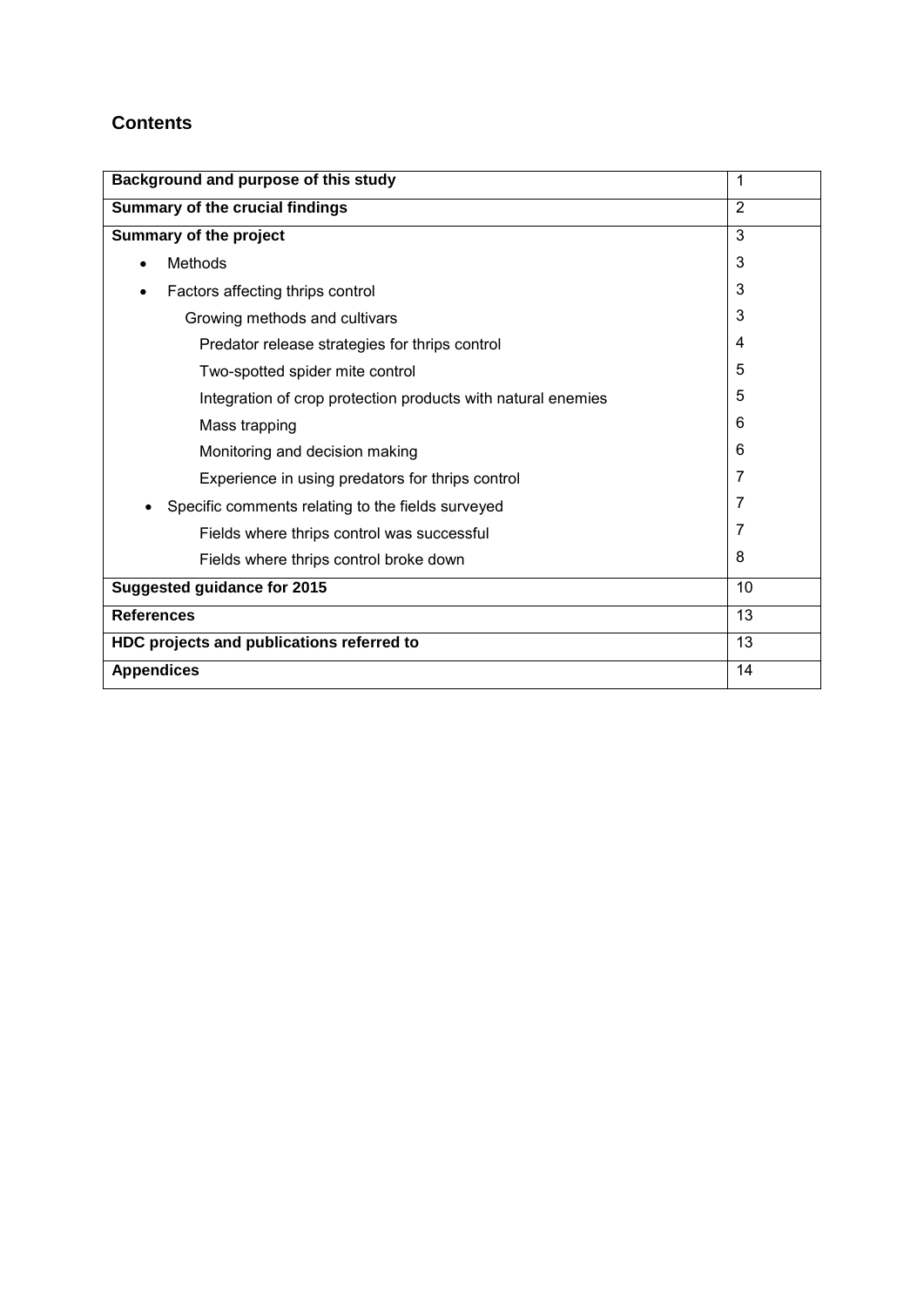## **Background and purpose of this study**

The western flower thrips (WFT) is a non-indigenous pest in the UK that has extended its range into tunnelgrown strawberry crops over the last decade. Pesticide-resistant strains are widespread, which cannot be controlled with the chemical insecticides currently approved for use on strawberry (HDC Project SF 90). Yield loss of 15-20% is typical in strawberry crops where WFT control has broken down.

Control relies on integrating the use of predators (*Neoseiulus cucumeris*, *Stratiolaelaps scimitus* and *Orius*  species) with cultural and physical methods and carefully timed treatments of compatible pesticides (HDC project reports SF80, SF90, SF120). At present, some growers incur heavy losses due to WFT, yet other growers are routinely successful in achieving control.

The aim of this study was to identify some factors that have led to the success or failure of WFT control in tunnel-grown strawberry, which can be disseminated to growers in order to improve their control.

The study was led by Clare Sampson of Keele University, who consulted with William Kirk (Keele University) and Robert Irving (ADAS).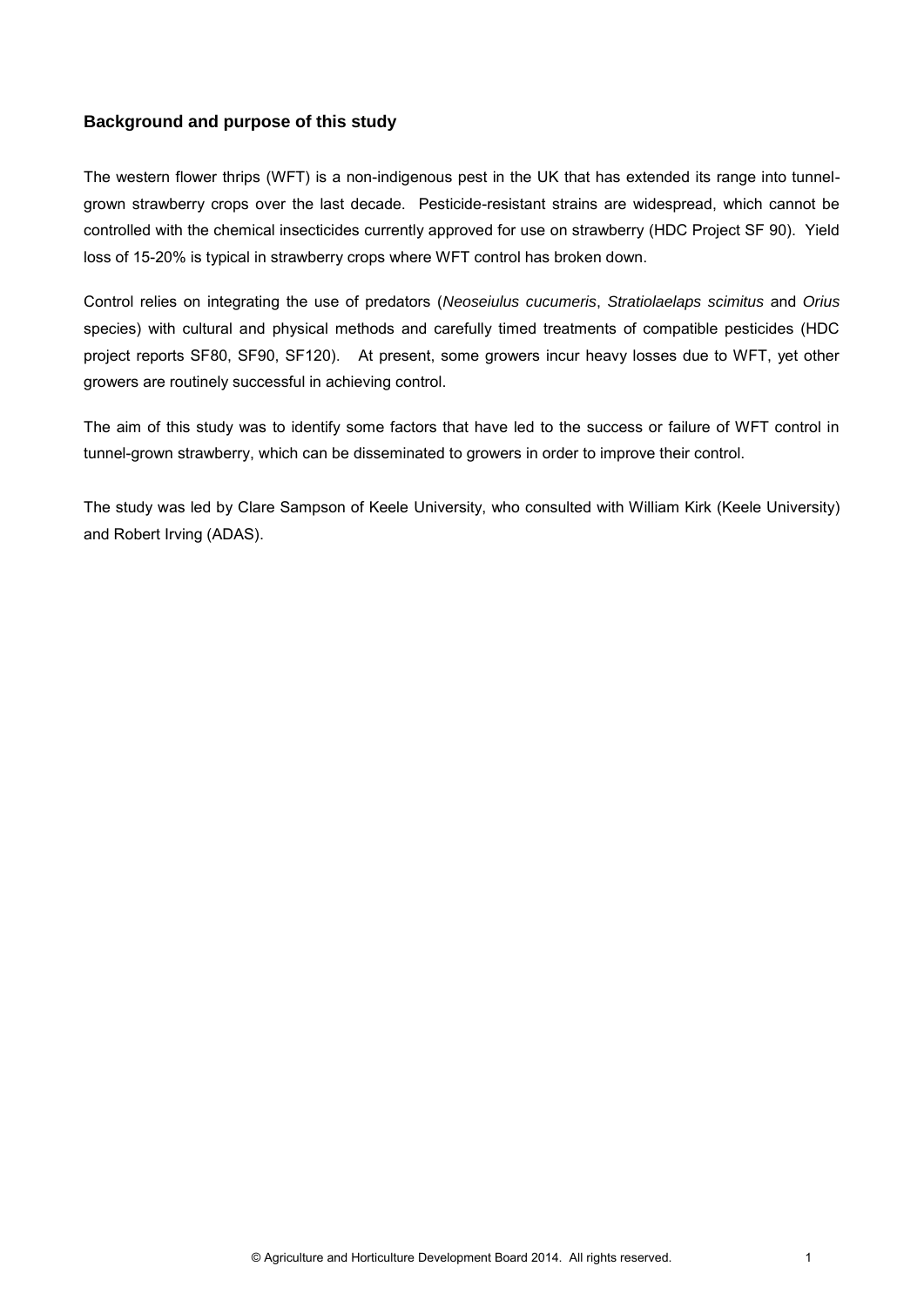## **Summary of the crucial findings**

#### **Western flower thrips (WFT) control was most successful where:**

- Only one-year strawberry crops were grown.
- Well maintained regular predator release strategies were employed (in first- or second-year crops) either from or before flowering, using *Neoseiulus cucumeris* (=*Amblyseius cucumeris*) combined with:
	- *Stratiolaelaps scimitus* (= *Hypoaspis miles*) and *Orius* spp.
	- or
	- *Stratiolaelaps scimitus* and mass trapping with blue sticky roller traps.
	- or
	- *Stratiolaelaps scimitus, Orius* spp. and mass trapping with blue sticky roller traps.
	- or
	- $\triangleright$  mass trapping with blue sticky roller traps.
- *Phytoseiulus persimilis* was used as the main control method for spider mites.
- Pesticide programmes that are harmful to predators were avoided.

#### **Western flower thrips (WFT) control broke down where:**

- There was a large carry-over of thrips from the previous season, either from over-wintered first-year crops or from re-used, untreated growbags, resulting in damage at first flowering.
- Predators were released too late.
- Insufficient *N. cucumeris* releases were made early in the season.
- Crop protection products that are harmful to predators were used during the time when predatory mites were being released, or there was repeated use of slightly/moderately harmful products, which prevented predator establishment and interrupted thrips control.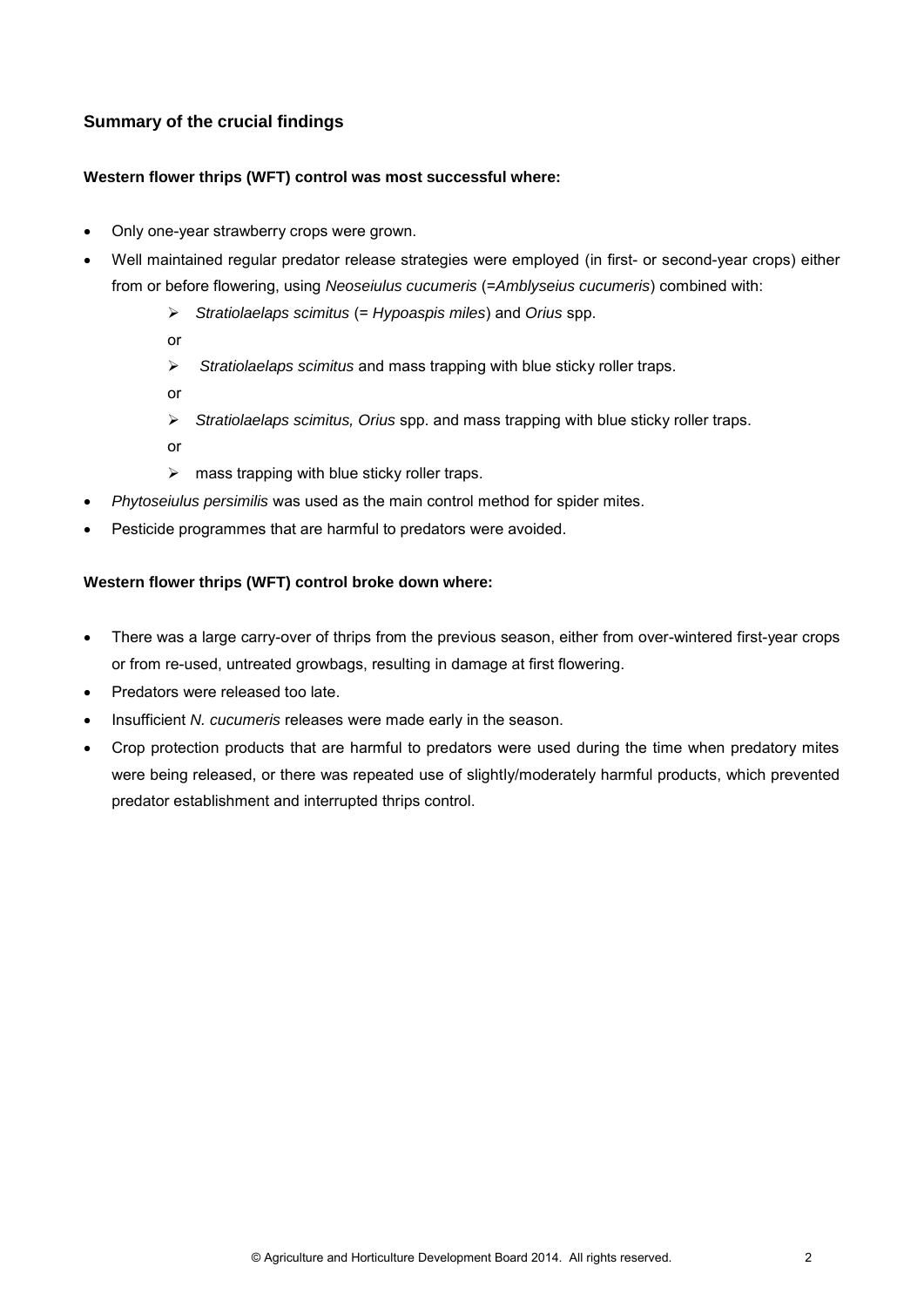### **Summary of the project**

#### **Methods**

.

Six growers were visited or interviewed (two in Kent, three in Staffordshire and one in East Anglia) and details were collected about six crops where thrips control was successful (Fields 1-6, Tables 1-3, Appendix 1) and six crops where it had broken down (Fields 7-12, Tables 1-3, Appendix 1). Growers provided more general details about their site history, growing details, pest and disease control methods, monitoring methods and decision-making processes. Treatments are reported up to the end of July 2014, which reflects the time of the survey and includes the early season, which is the key time for establishing natural enemies which are essential for thrips control.

#### **Factors affecting thrips control**

#### *Growing methods and cultivars*

Most thrips control failures were found to occur in second-year everbearer crops. Thrips were adequately controlled on 60-day crops and on most first-year everbearer crops where good IPM (Integrated Pest Management) programmes were used. Control failure was found in both soil-grown and substrate-grown crops. All everbearer cultivars included were susceptible to WFT damage, including Camarillo, Albion, Finesse, Amesti, Jubilee, Diamond, Serena, Eves Delight and Red Glory.

Two farms (one in Staffordshire and one in Kent), which had previously lost more than £100,000 per annum to WFT, achieved good thrips control in all everbearer crops grown in 2013 and 2014 (to the end of July - a total of 12 crops) by only growing one-year old crops and using well-maintained IPM programmes.

Several growers are moving away from soil-grown crop production and are testing different mulches and floor coverings, but none of them knew how the mulches affected thrips development or damage to strawberry. Some mulch colours are known to affect thrips populations and fruit bronzing symptoms. In studies by Brown *et al* (1989), more thrips were found on tomato plants above white plastic mulches than above black and aluminium mulches. Some growers use blue mulches and this colour is known to attract thrips.

All growers included in this study were aware that thrips breed on a wide range of weed species. Each achieved routine weed control with varying success. Fruit damage tended to be worst around the field margins in first-year crops (near weeds) and beside weedy areas between tunnels. Two growers reported fruit damage in June and around harvest time from darker coloured thrips that were not WFT. These species were likely to be a mix of *Thrips major, Thrips fuscipennis* and cereal thrips and, unlike WFT, they were well controlled by spinosad (Tracer).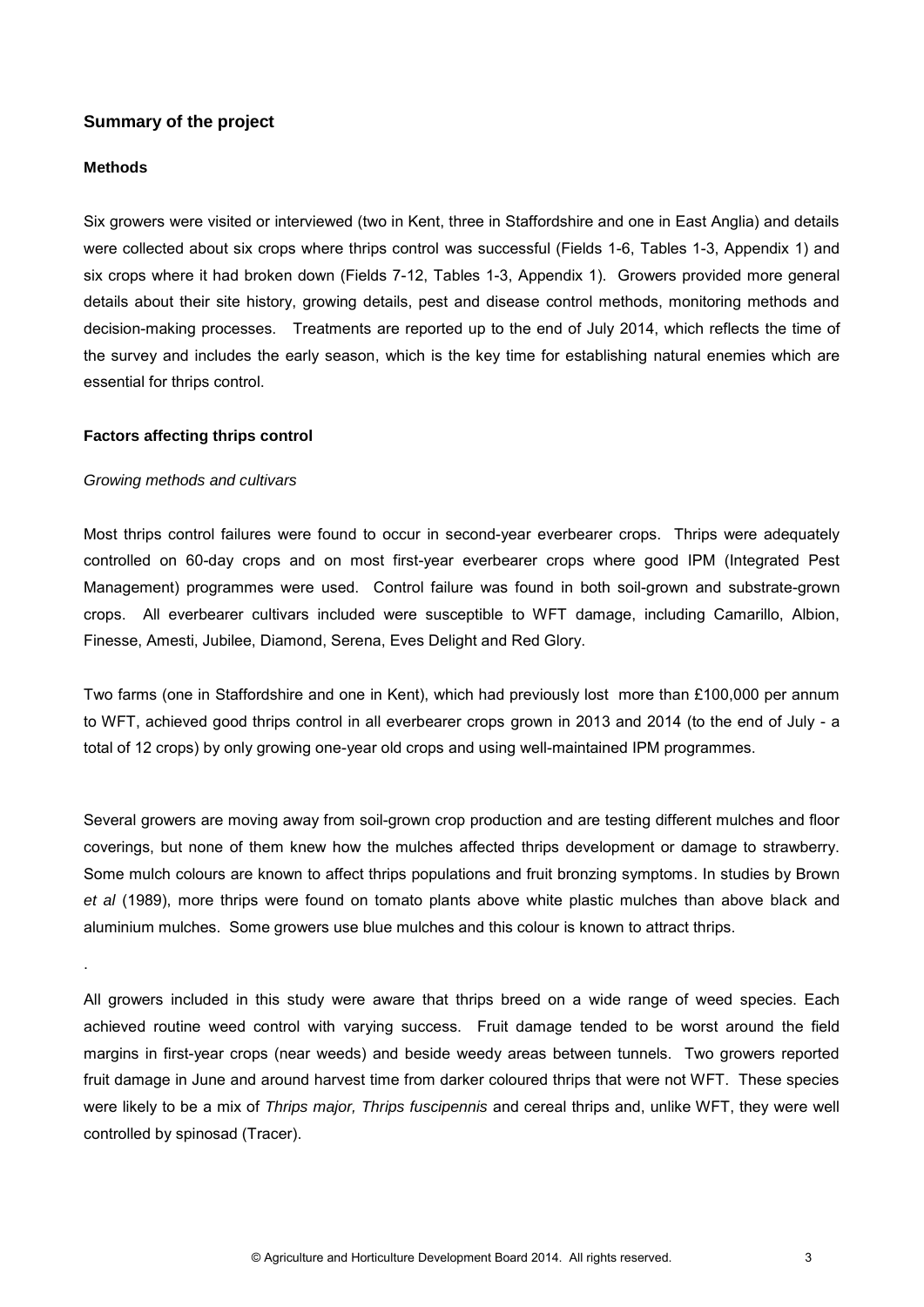#### *Predator release strategies for thrips control*

In all the crops where thrips control was successful, the predatory mite *N. cucumeris*, which feeds only on thrips larvae, was released regularly from the start of, or from before first-flowering (e.g. from the end of March/beginning of April) (Table 1, Appendix 1). Breeder packs (sachets) were typically used for the first releases, applied at about one sachet per two linear metres of crop. Sachets offer some protection from weather and pesticides and provide food for the predators when pollen is scarce, which improves earlyseason establishment (see HDC Project SF 94/ Defra Hort LINK Project HL0191, 2013 report).

Establishment can be achieved by introducing sachets every 4-6 weeks or by more frequent releases of loose predatory mites, according to grower preference. For loose *N. cucumeris,* recommended release rates of a minimum of 25 *N. cucumeris* per plant, applied fortnightly from first flower, were generally effective when harmful crop protection product treatments were avoided. Higher *N. cucumeris* release rates may be required in second-year crops where large numbers of thrips have overwintered (e.g. Field 5, Table 1, Appendix 1). Good *N. cucumeris* establishment can result from fewer releases when pesticide use is minimised (e.g. Fields 1, 4, Table 1, Appendix 1). However, repeated *N. cucumeris* releases (e.g. Fields 2, 3, 5, 6, Table 1, Appendix 1) are cost-effective and offer growers more reliable protection. These are needed to maintain predator establishment when repeated applications of slightly harmful pesticide treatments are used to control other pests and diseases (Tables 2 and 3, Appendix 1).

The study revealed that *Neoseiulus cucumeris* had also been released in fields where thrips control broke down. Thrips control failure in these fields was likely to be due to poor establishment of predatory mites, either because of untimely releases of the predators (Fields 7-9, Table 1, Appendix 1), use of incompatible pesticides (Fields 7-12, Tables 2 and 3, Appendix 1) or a combination of both.

The soil-dwelling predatory mite *Stratiolaelaps scimitus*, which feeds on thrips pupae in the soil, can be a useful back-up to *N. cucumeris* and was released in five of the six crops where thrips control was successful, and in only one of the six crops where thrips control broke down. In controlled scientific trials on strawberry by Rahman *et al* (2011), it was found that although *S. scimitus* is insufficient to control thrips on its own, the combined use of *N. cucumeris* and *S. scimitus* resulted in better control than *N. cucumeris* alone. In this new HDC study, it was found that most growers made one release of *S. scimitus* between March and May (Table 1, Appendix 1). The mites should be in place as soon as thrips are breeding in the crop for best effect (the first larvae are usually found two to three weeks after first flowering). In glasshouse strawberry crops, *S. scimitus*  is also released in autumn to reduce numbers of overwintering thrips but the effect of *S. scimitus* on overwintering populations outside is unknown.

The predatory bug *Orius* can be extremely effective when used in addition to *N. cucumeris*. Whereas the predatory mites are essential for delaying or preventing early-season thrips population build up (from April to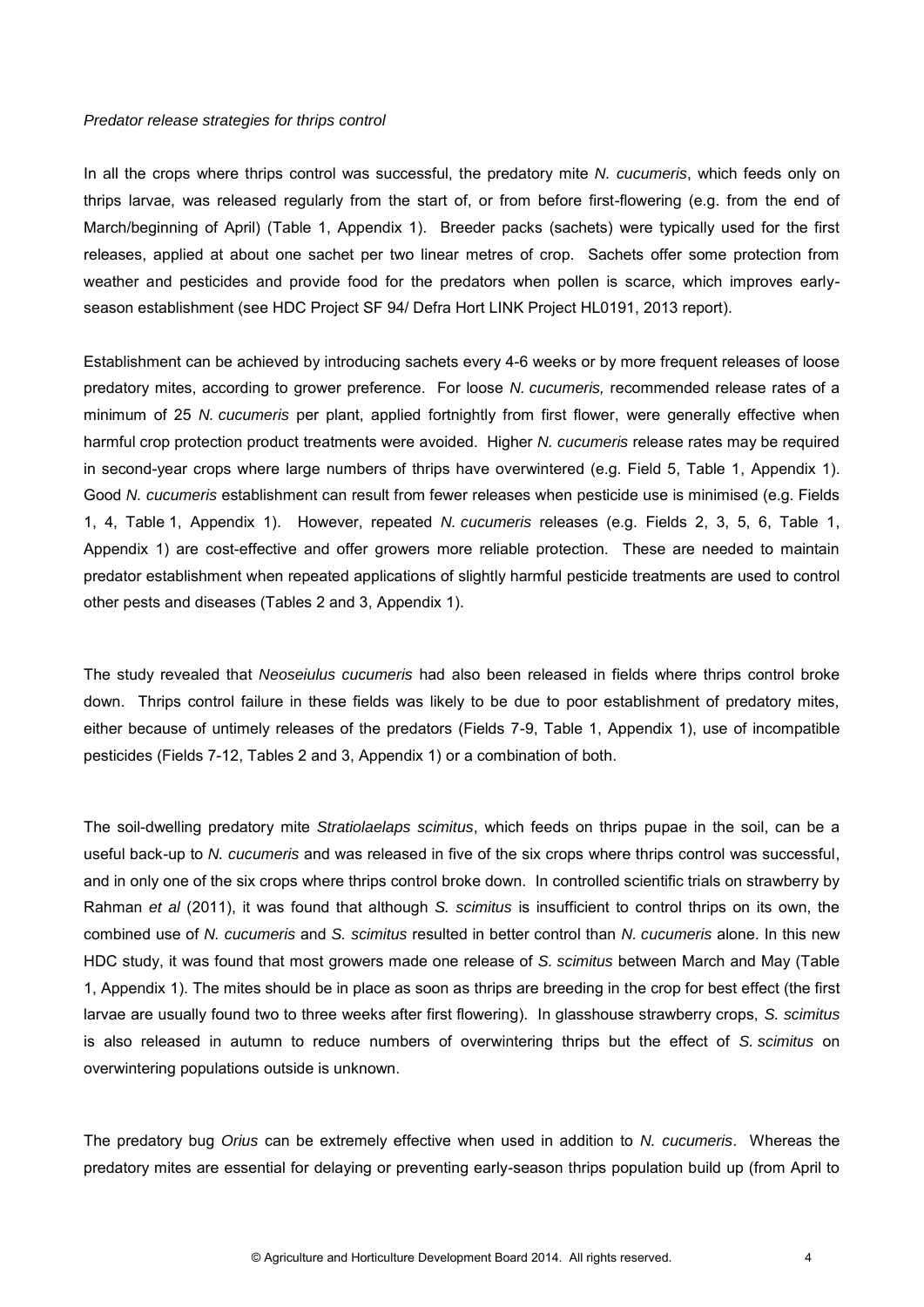July), *Orius* bugs take longer to establish and are most effective in the summer months (July to September). When questioning growers in the survey about the advice they receive from crop agronomists on the best timing or rates of release for *Orius,* there appeared to be no consistent message being offered.

Orius established in two of the three crops where it was released (total releases of 1 and 9 per m<sup>2</sup> from weeks 23 and 19 respectively), but failed to establish in one crop (total release of 7 per  $m^2$  from week 16, Field 10). In this case, it was not possible to determine whether this failure to establish was due to the timing of releases or crop protection products used. *Orius* needs warm temperatures and pollen to establish and can be adversely affected by certain crop protection products (Appendix 2). It does not breed below 15°C and thrives in temperatures between 24-30°C. Once established, it is a voracious predator, feeding on adult and larval thrips as well as other small invertebrates. It is capable of bringing summer adult thrips populations under control, resulting in lower thrips populations the following season. Growers cite the relatively high cost of *Orius* as the reason for not releasing it, although experience of poor establishment has resulted in a lack of confidence in its use. Clearer guidelines from advisors on the timing and rates of *Orius* release would be useful for growers.

#### *Two-spotted spider mite control*

Where thrips control was successful, the main control method used for two-spotted spider mite was the predatory mite *Phytoseiulus persimilis*, which is the most effective spider mite control available to growers. Most chemical acaricides available for use against two-spotted spider mite during cropping are harmful to predatory mites. Products such as etoxazole (Borneo), abamectin (Dynamec) and tebufenpyrad (Masai) can disrupt the establishment of predatory mites when used during cropping (e.g. Field 7, Table 2, Appendix 1). In two crops where thrips control was successful, abamectin (Dynamec) or tebufenpyrad (Masai) was applied in March, before *N. cucumeris* was released (Fields 5, 6, Table 1, Appendix 1).

#### *Integration of crop protection products with natural enemies*

Where thrips control was successful, growers used fewer insecticide products that were harmful to predators and fewer spray treatments in total than on crops where thrips control had broken down (Table 2, Appendix 1). In the study, where successful biocontrol of WFT had been achieved, it was also found that:

- No long-residual, harmful products had been used (kill >75% *N. cucumeris* for >4 weeks), such as chlorpyrifos (Equity), deltamethrin (Decis) and lambda-cyhalothrin (Hallmark).
- Fewer (about one fifth in total) shorter-residual harmful products were used, such as spinosad (Tracer), abamectin (Dynamec), tebufenpyrad (Masai) and pyrethrum (Pyrethrum 5 EC).
- Moderately harmful products such as pirimicarb (Aphox) and thiacloprid (Calypso) (kill 50-75% *N. cucumeris*) and relatively safe products (kill<25% *N. cucumeris*), such as pymetrozine (Chess), clofentezine (Apollo 50 SC) and bifenazate (Floramite 250 SC), were successfully integrated with natural enemies by limiting their use and timing treatments carefully.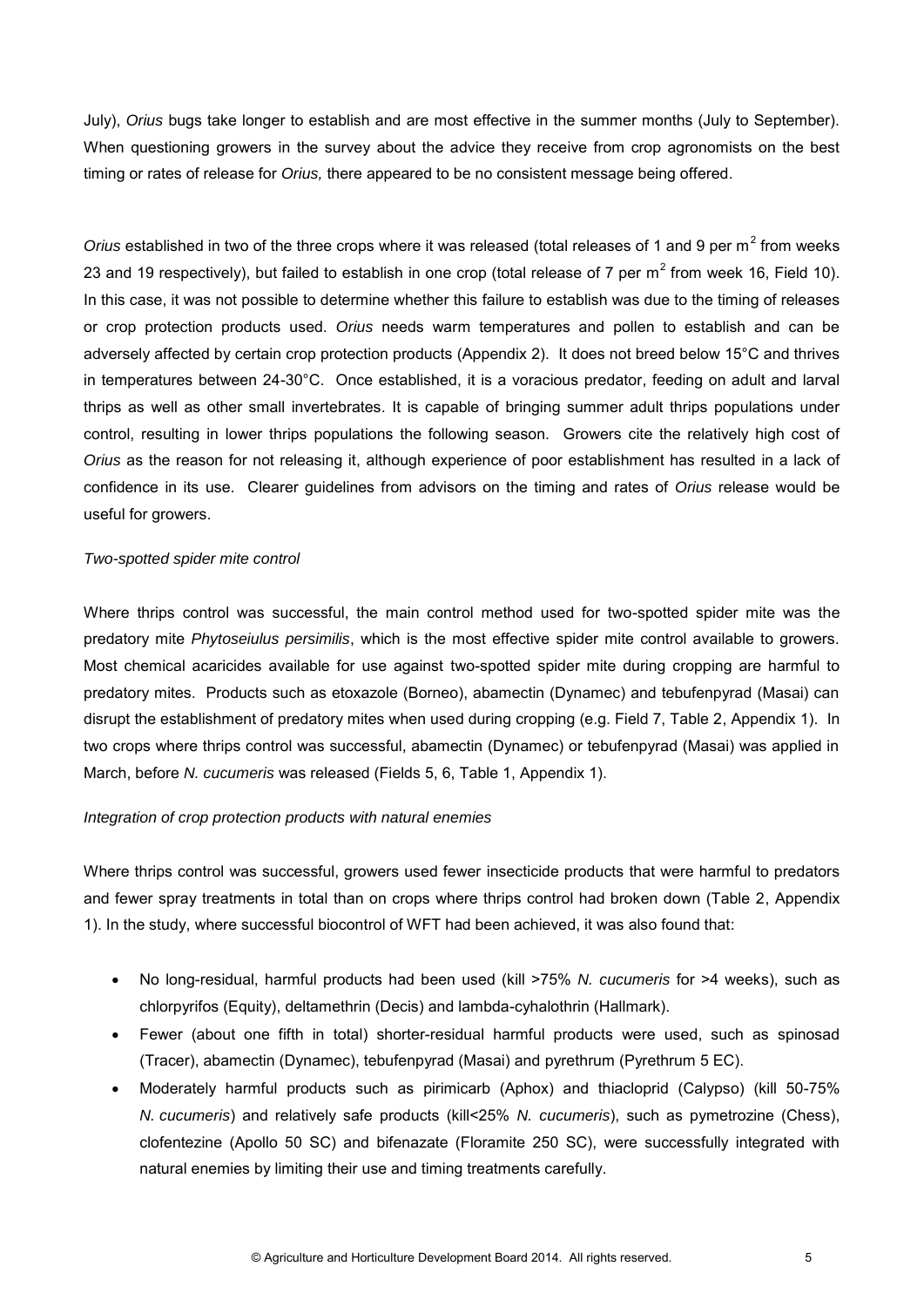In contrast, where biocontrol measures were unsuccessful, about twice as many insecticide products were applied.

The repeated use of slightly harmful fungicide products (25-50% mortality of *N. cucumeris*) and some tank mixes of insecticide products during key times of predatory mite establishment (April to July), may have contributed to poor predator establishment and thrips control breakdown (Table 3, Appendix 1).

In the study, it was also found that more than twice as many slightly harmful fungicide products were used in fields with poor thrips control than in fields with good thrips control (Table 3, Appendix 1). Other control aspects should be considered:

- When several slightly harmful products are tank mixed, they become harmful to predators. For example, Lash *et al* (2007) found that in controlled trials, spinosad (Tracer) resulted in 44% mortality of *N. cucumeris* nymphs, fenhexamid (Teldor) resulted in 28% mortality, but the mixture of both resulted in 60% mortality. Repeated use of such mixes can affect predator establishment and result in thrips control failure (e.g. Field 11, Tables 2 and 3, Appendix 1).
- The compatibility of some of the newer adjuvants and wetters with predators is unknown and should be checked with suppliers or tested on a small area of crop before using widely (e.g. Wetcit). Most physically active products (e.g. Majestik, SB Plant Invigorator and Codacide oil) that kill small pests, will also kill predatory mites, so repeated use should be avoided.

#### *Mass trapping*

Two growers who have adopted routine mass trapping in all crops, report that the traps have reduced fruit damage and improved thrips control on their farms. Both growers started trapping in April and replaced traps in early/mid-July when the traps became less sticky. Trapping can integrate well with the use of predatory mites, as the traps catch adult thrips whilst the predatory mites only feed on larvae.

In replicated experiments by Sampson and Kirk (2013) it was shown that the traps reduce thrips numbers and fruit damage by at least 50% when temperatures are suitable for thrips flight (July to September). Mass trapping is not sufficient to control thrips alone. In this study, control broke down in two of the fields where traps were used alongside biocontrol (Fields 11 and 12, Table 1, Appendix 1). Traps should only be used in addition to predators as part of an integrated control programme.

#### *Monitoring and decision making*

- The growers included in this study relied on advisers to monitor both thrips numbers and predator establishment.
- In 2014, none of the growers in the study had recorded the numbers of thrips or *Orius* per flower or predatory mite establishment by field through the season. Although such data is time-consuming to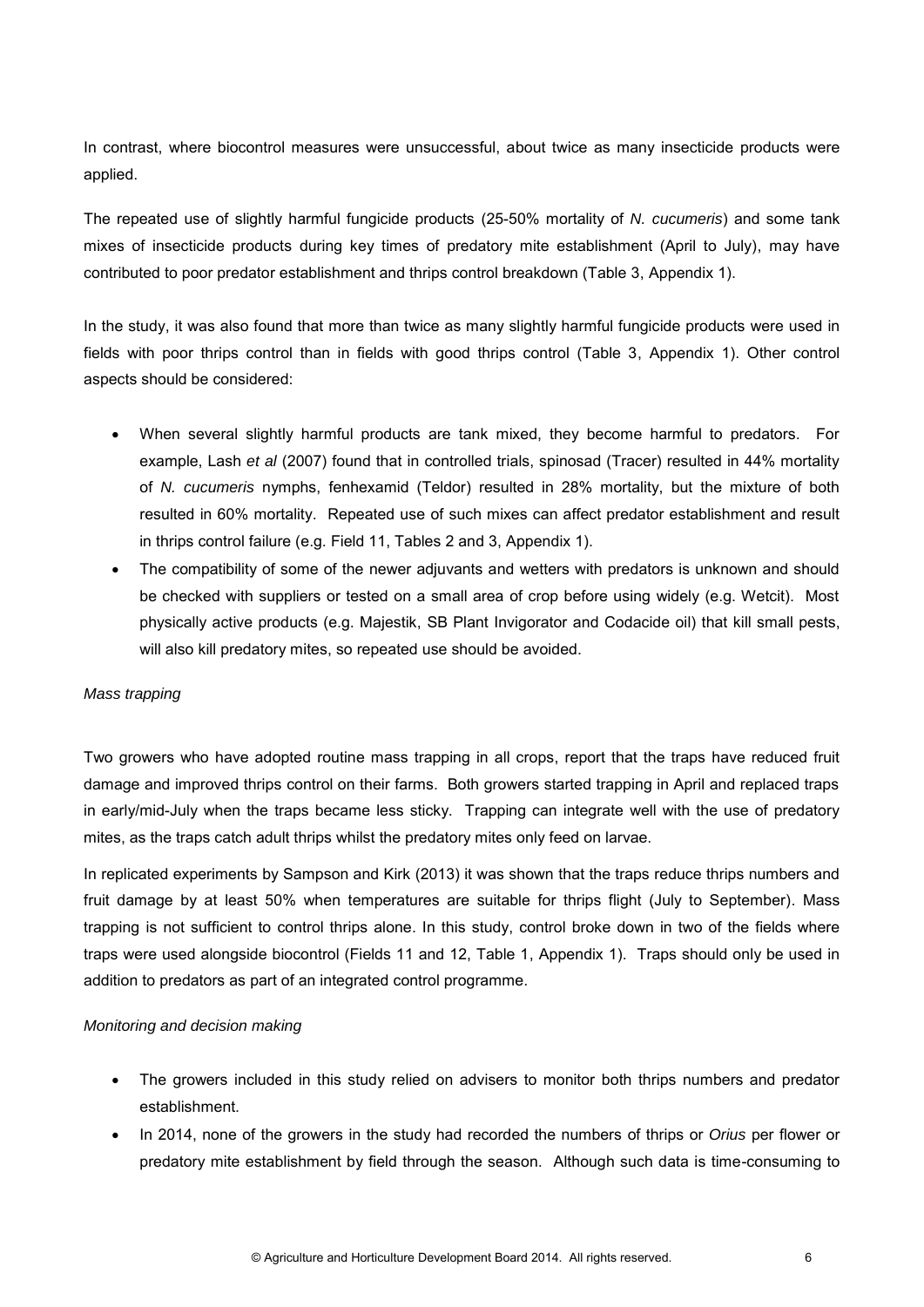collect, it is valuable for decision-making and as a learning tool.

- All growers surveyed used two or three different advisers who regularly visit their farms through the season.
- Two of the six growers had received conflicting advice that would prevent predator establishment (e.g. long-residual insecticide products had been recommended during the growing season), suggesting that some advisers also lack experience in using natural enemies.
- None of the six growers received routine visits from the biocontrol supply companies, who have the most experience in how to integrate biological and chemical control methods.
- All growers quoted a damage threshold of between 4 and 10 adult thrips per flower, based on experience or reports. One grower with good predator establishment estimated fruit damage when there were about 10 thrips per flower (cv. Camarillo). One grower with poor predator establishment saw fruit damage when there were less than 4 thrips per flower (cv. Jubilee). This demonstrates that good predator establishment helps to reduce thrips damage and that low levels of WFT can be tolerated, without experiencing economical crop damage, when predators are well established.

#### *Experience in using predators for thrips control*

- All the growers visited during the study had lengthy experience of strawberry production and of managing large-scale, commercial farms, but WFT was a relatively new pest, being first recorded within the previous 3 to 7 years.
- The worst control was observed on farms where WFT had arrived most recently.
- Most growers, who first experienced heavy losses five years ago, have improved their control of thrips over the last two seasons, as they have gained experience and confidence in using natural enemies.

#### Specific comments relating to the fields surveyed

Further details on the compatibility of crop protection products with natural enemies may be found in Appendix 2. Further details on the timing of the product applications used may be found in Appendix 3.

#### *Fields where thrips control was successful (cropping year in brackets):*

Field 1 (2013): A first-year crop planted in re-used growbags in a field with a history of WFT crop loss. There was excellent establishment of *N. cucumeris* following careful selection of compatible crop protection products from April to June. Pymetrozine (Chess) was used for capsid control, pirimicarb (Aphox) was used for aphid control and *Phytoseiulus persimilis* was used for two-spotted spider mite control. Some capsid damage was observed and thiacloprid (Calypso) was applied in late August. *Orius* established, although only in low numbers following late release, a low release rate and cool weather. Thrips remained below damaging levels throughout the season.

Field 2 (2014): A first-year crop in re-used growbags. *Neoseiulus cucumeris* was released fortnightly from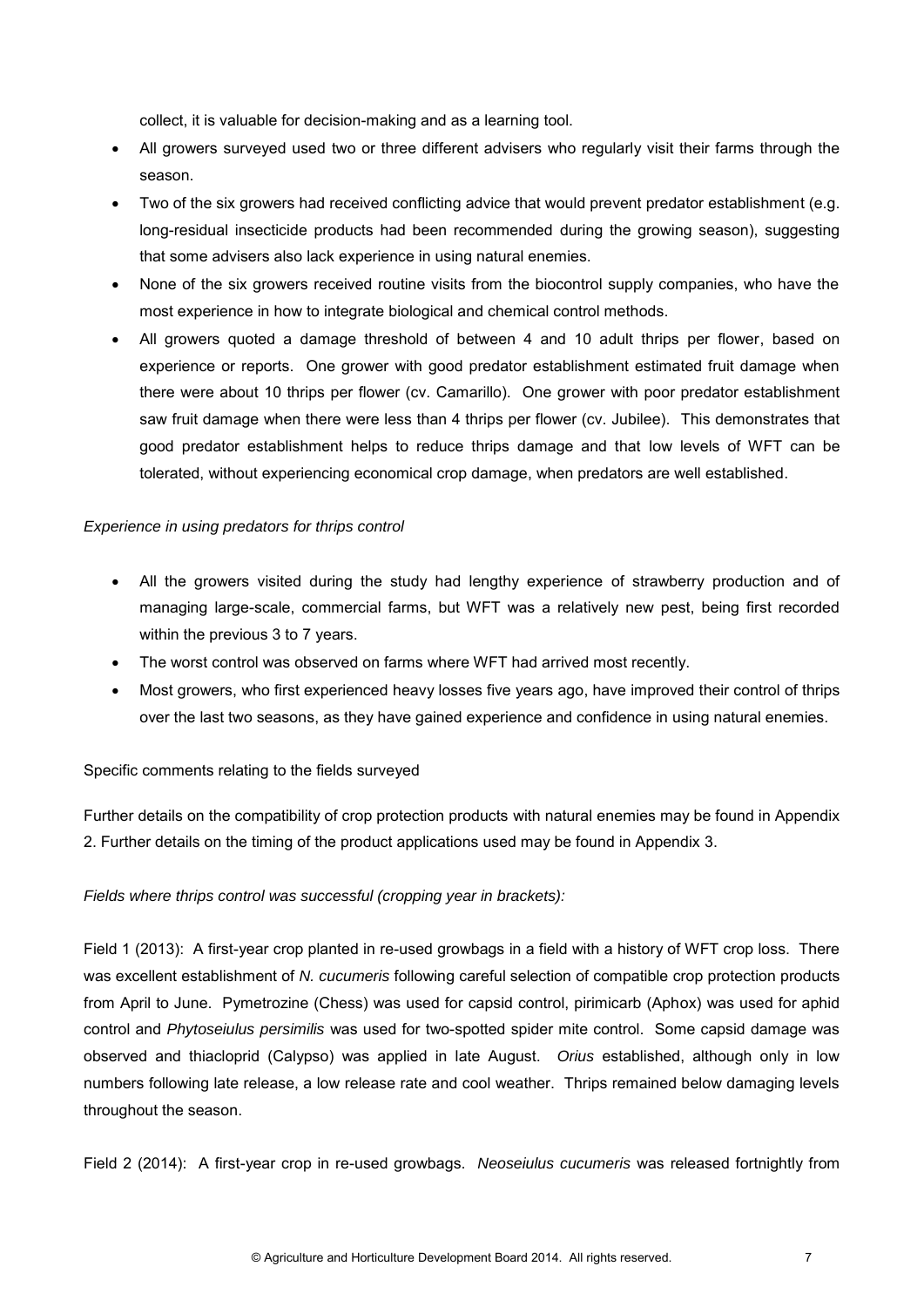flowering. Mass trapping with blue sticky traps was used from 6 June and harmful crop protection products were avoided. There was excellent establishment of *N. cucumeris.* A single spinosad (Tracer) treatment was applied in late June when there was an increase in adult thrips in flowers following mowing. No thrips damage was recorded.

Field 3 (2014): A first-year crop in re-used growbags. A number of insecticide treatments were used that could have interrupted predator establishment, including abamectin (Dynamec) in early-May, thiacloprid (Calypso) and spinosad (Tracer) in mid-June. Despite this, no thrips damage was observed, possibly because there was less thrips pressure in this first-year crop.

Field 4 (2013): A second-year crop where thrips were reasonably well controlled by releases of *N. cucumeris*  and *S. scimitus*. This field had the lowest number of crop protection product treatments of those surveyed, with only two insecticide product treatments (both of thiacloprid, Calypso, in mid-June and early-July) and 11 fungicide product treatments up to the end of July (Tables 2 and 3, Appendix 1).

Field 5 (2014): Thrips were present in significant (high) numbers from first flowering. Clofentezine (Apollo 50 EC), pirimicarb (Aphox) and abamectin (Dynamec) were applied before predators were released (Table 2, Appendix 1). *Neoseiulus cucumeris* was released in high numbers from flowering, using breeder packs (sachets) for the first three releases to improve establishment. *Orius* was released from early-May to early-June and establishment was excellent following high release rates and mild weather. By mid-July, *Orius* was found in nearly all the flowers and thrips numbers had reduced to below 1 per flower. Good thrips control followed for the rest of the season.

Field 6 (2014): A second-year crop on a farm with WFT. Pymetrozine (Calypso) and tebufenpyrad (Masai), which are both moderately harmful/ harmful to predatory mites for up to two weeks, were applied for capsid and two-spotted spider mite control respectively, before *N. cucumeris* and *P. persimilis* were released. Mass trapping was used. There was some damage from *Thrips major* in July but WFT was well controlled.

*Fields where thrips control broke down (cropping year in brackets):* 

Field 7 (2012): A first-year crop grown in re-used growbags where WFT control probably broke down due to incompatible crop protection product use. WFT and two-spotted spider mites were present from the start. Reasonable numbers of predators were released but thrips control broke down when etoxazole (Borneo, harmful to *P. persimilis* for 4-8 weeks) was used against two-spotted spider mite in late-June, which reduced numbers of *N. cucumeris*. *Phytoseiulus persimilis* was well established at the time of the etoxazole (Borneo) treatment, so the application may have been unnecessary.

Field 8 (2014): Thrips control broke down in this second-year crop due to incompatible crop protection product use and late release of predators. Lambda-cyhalothrin (Hallmark) was used in mid-April, which has a 6-8 week harmful residual effect on predators. *Neoseiulus cucumeris* was not released until early-July, by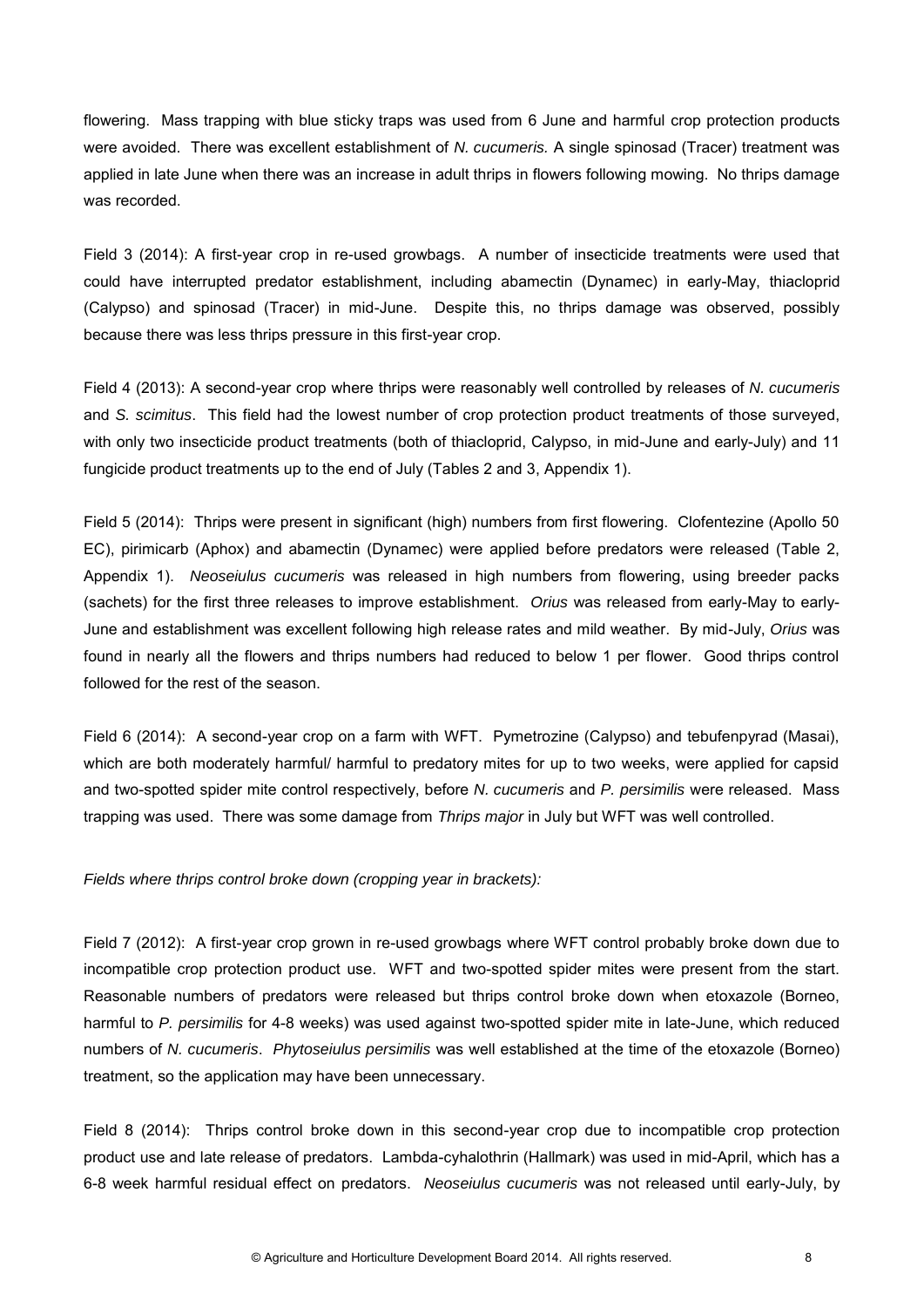which time thrips adult numbers had already built up.

Field 9 (2014): Thrips control broke down in this second-year crop because *N. cucumeris* was not released until July, by which time thrips numbers had already built up to high numbers. Repeated spinosad (Tracer) applications failed to bring the thrips under control.

Field 10 (2014): In this second-year crop it is less obvious why thrips control broke down. Predator releases were high, although there was a five-week gap in releases of *N. cucumeris* during May at the critical time for establishment. Powdery mildew levels were high and the repeated applications of tank mixes of slightly harmful fungicide products (nine applications up to the end of June) may have interrupted predator establishment. Advisers reported no establishment of *Orius* and *N. cucumeris*. Although some harmful insecticide products were used (Table 2, Appendix 1), these were applied in July, after control had broken down (Appendix 3).

Field 11 (2014): Although there was a good predator release programme in this field (Table 1, Appendix 1), establishment of the predatory mites was poor. This was most likely due to a chlorpyrifos (Equity) treatment in late March and repeated sprays (x4) of harmful tank mixes of spinosad (Tracer), fenhexamid (Teldor) and sulphur in May/June at a critical time for predator establishment.

Field 12 (2013): There was a high carry-over of thrips from the previous season and thrips control was a concern from early June. The grower applied repeated applications of short-residual, moderately harmful products from mid-June to mid-July in order to try and bring thrips numbers down (3 x maltodextrin - Majestik, 2 x spinosad - Tracer, 2 x vegetable oil - Codacide oil, 1 x thiacloprid – Calypso). These did not control the thrips and they are likely to have had a negative impact on predator establishment.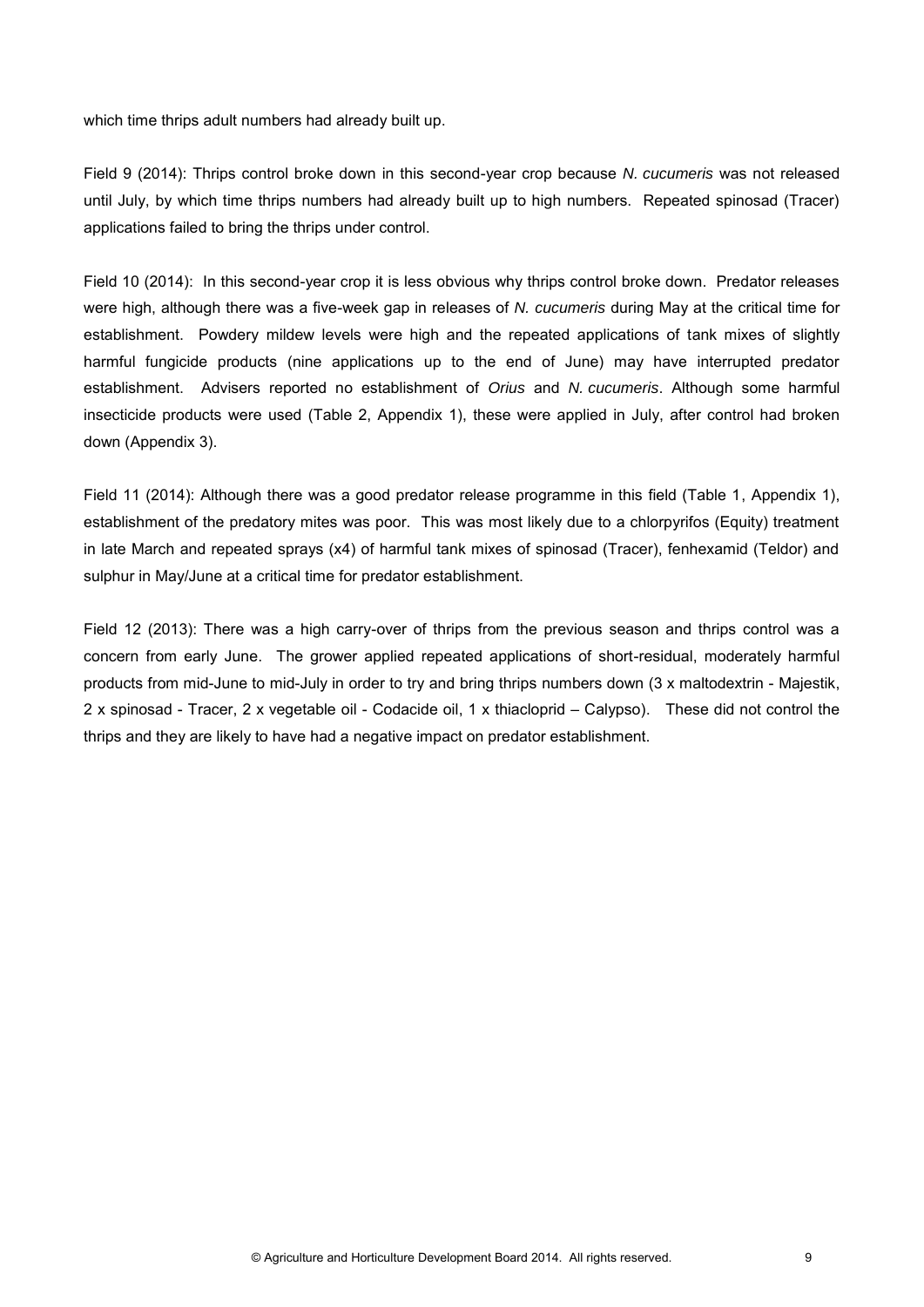### **Suggested guidance for 2015**

The survey has shown that some farms have repeated success in controlling WFT on semi-protected strawberry using IPM. Adoption of IPM is not easy as it requires changing the control methods used for all pests and diseases. Advice on control programmes should be sought from advisers who are experienced in using predators, before the start of each season.

IPM programmes will vary with the weather, farm location, field history, cultivars, planting dates and with the specific pests and diseases present at the time. The following is an illustration of an IPM programme that can be adapted according to local conditions and advice.

#### **At the end of the 2014 season**

- Consider growing one-year crops in fields where thrips control has broken down. Once confidence is gained in using predators, then second year crops can be re-considered.
- Introduce a well maintained biocontrol and/or physical control programme at the end of the season if re-planting new crops in growbags or beds.
- End the season with good weed control which should continue throughout the year.
- If everbearer crops are over-wintered, the control strategy starts in the previous autumn:
	- $\triangleright$  Continue to control thrips with predators right up to the end of flowering (flowering and thrips breeding can continue well past the time when the cladding is removed).
	- $\triangleright$  Reduce the overwintering thrips population by controlling flowering weeds throughout summer and autumn (especially after cropping).
	- $\triangleright$  Use high volume drenching clean-up sprays in late autumn (after cropping) to reduce overwintering aphids and capsid (SF 94/ HL0191).
	- $\triangleright$  Avoid the use of long-residual treatments that are harmful to predatory mites in the spring and during cropping, as they kill predatory mites for 6-8 weeks. Such products include chlorpyrifos (Equity) and lambda-cyhalothrin (Hallmark).
	- $\triangleright$  Where predatory mites are still present in October to December, consider shorter residual products for aphid and capsid control. Examples include pymetrozine (Chess) or thiacloprid (Calypso).

#### **When the cladding goes on**

- Add blue sticky roller traps to the polytunnel 'legs' as soon as the cladding goes on, as the warmer temperatures will increase thrips flight. Place these at flowering height to catch most thrips.
- Apply breeder bags (sachets) of *N. cucumeris* at one per 2 m linear crop.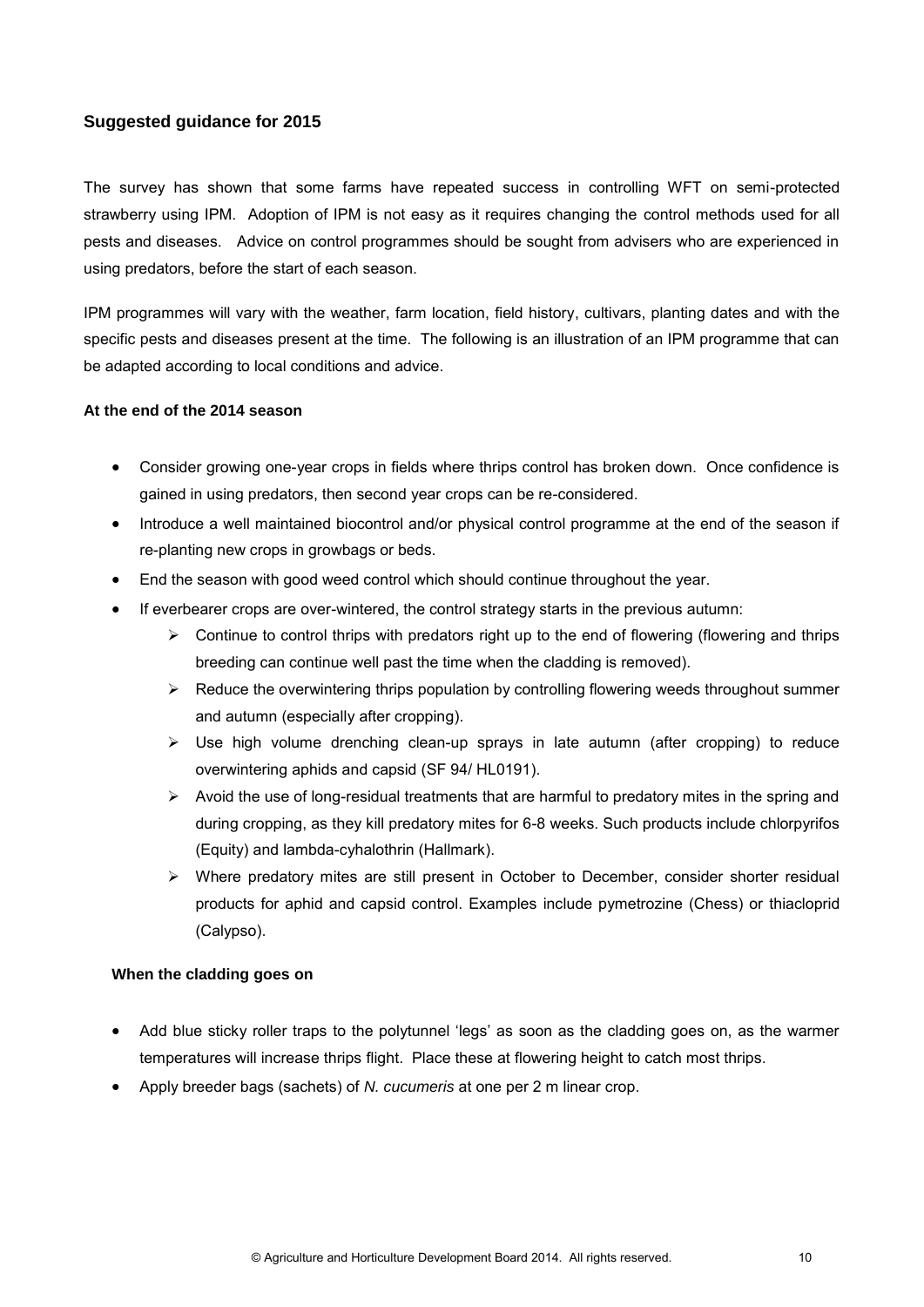#### **From first flowering**

- *N. cucumeris* is the backbone of thrips control and its use is essential to delay the build-up of thrips populations and to reduce fruit damage. Your spray programme should be adjusted to minimise the impact on the predatory mites.
	- o *N. cucumeris* only feed on larvae, so are best used preventively.
	- $\circ$  Establish the mites immediately from first-flowering even if the weather looks unsuitable.
	- o Repeat releases of loose *N. cucumeris* fortnightly or weekly at a minimum of 25 per plant from first flowering and repeat releases throughout the season, until they are present on the majority of fruit, or until *Orius* is well established.
	- o An alternative strategy is to use *N. cucumeris* breeding sachets monthly.
- Biological control with predatory mites relies on continual good distribution of live mites throughout the crop. Take care to ensure that the predators are well mixed, well distributed and not left out in the sun (cooked) before application.
- Apply *S. scimitus* (*Hypoaspis miles*) once at about 10 per plant.
- Start monitoring weekly. It can be helpful to count and record the numbers of adult thrips per flower from 10 flowers from an area of the field where thrips are worst. When fruit are present, look under the calyx of 10 fruit per area and record the presence or absence of predatory mites. However, be prepared to maintain repeat releases of *N. cucumeris* as the season progresses as this has proved to be successful.
- Time releases of *Orius* (in addition to *N. cucumeris*) according to temperature, flower availability and your crop protection product treatments. Make at least two releases when temperatures are suitable (e.g. in May) and only in fields where harmful products have been avoided. *Orius* should reduce numbers of adult and larval thrips as well as other pest species during late-July and August.
- Avoid routine spraying of spinosad against thrips as this increases resistance and interrupts predator establishment. Crop damage varies between cultivars and regions, but occurred at about 4 adult thrips per flower in Camarillo in Staffordshire when there were few *N. cucumeris*. When predatory mites are well established, higher numbers of thrips adults can be tolerated without fruit damage (up to 10 adult thrips per flower in some crops). *Neoseiulus cucumeris* feed on thrips larvae, which are the most damaging thrips stage.
- Do not use spinosad where existing WFT populations are known to be resistant to it. It is only of use if other thrips species are present and need to be controlled.
- Insecticide treatments may be more effective if applied when thrips flight activity is highest in the middle of the day (as demonstrated by Shipp and Zhang, 1999).
- If spinosad (Tracer) does not work, stop spraying and increase the number of predators released (unless a long-residual harmful pesticide has been used).
- *Beauveria bassiana* (Naturalis) treatments may help but it is unproven in strawberry.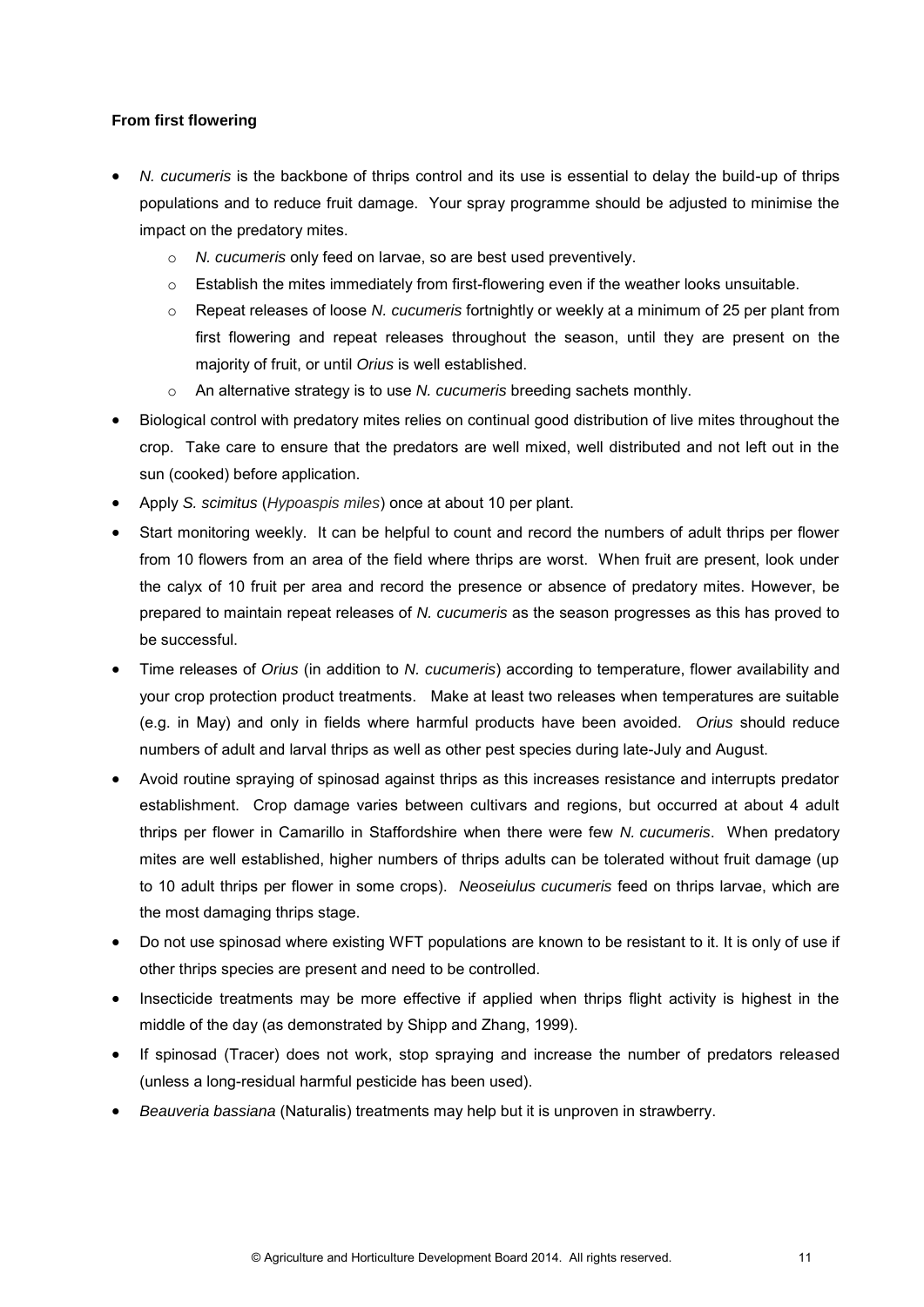#### **At the end of the main flower flush**

- Take account of rapidly changing flower numbers in everbearer crops. There is a period of risk of thrips damage when flower numbers decline and thrips concentrate into fewer flowers.
	- o Monitor carefully at this time.
	- o Maintain the biological control releases during this period. Breeder packs (sachets) of *N. cucumeris* can be more effective than loose predators when there is less pollen (i.e. when flower density is low).
	- $\circ$  Replace the roller traps in July once the first batch become less sticky. Trapping is most effective during the summer months.

#### **Control of other pests and diseases**

- Use IPM-compatible products for the control of other pests and diseases. Plan your control programme carefully and always refer to the compatibility data (Appendix 2). For example:
	- o Two-spotted spider mite: Use *Phytoseiulus persimilis* as the main control. Apply carefully chosen acaricides such as clofentezine (Apollo) and bifenazate (Floramite 240 SC) to reduce overwintered spider mite if required. If using abamectin (Dynamec) or tebufenpyrad (Masai), treat at least two weeks before predator release.
	- $\circ$  Capsids: Use pymetrozine (Chess) or thiacloprid (Calypso) sparingly as quided by crop inspection and pheromone traps. It may be possible to target the first generation of capsids with thiacloprid (Calypso) in March before predators are released.
	- $\circ$  Aphids: Use an autumn clean-up spray and consider parasitoids in the spring. If further treatment is required in the spring, use pirimicarb (Aphox) or pymetrozine (Chess).
	- $\circ$  Disease control: Work out a fungicide programme with your adviser that minimises the number of sprays (use the latest forecasting systems) and avoids repeated use of the products that are harmful to predators at key times of *N. cucumeris* establishment (see Appendix 2).

#### **At the end of the season**

- Continue your biological control programme to the end of the season if you are overwintering crops.
- If you have had good control in year 1, then good control is likely to follow in year 2.
- If thrips are carried over to year 2, you may need higher release rates of *N. cucumeris* the following spring, as there are more thrips in second-year crops (because there will be a higher starting number of thrips and more flowers for them to breed up in). Consult your adviser for release rates.
- $\bullet$  If you have ended with high thrips numbers at the end of year 1, it will be much worse in year 2, so consider pulling the crop out.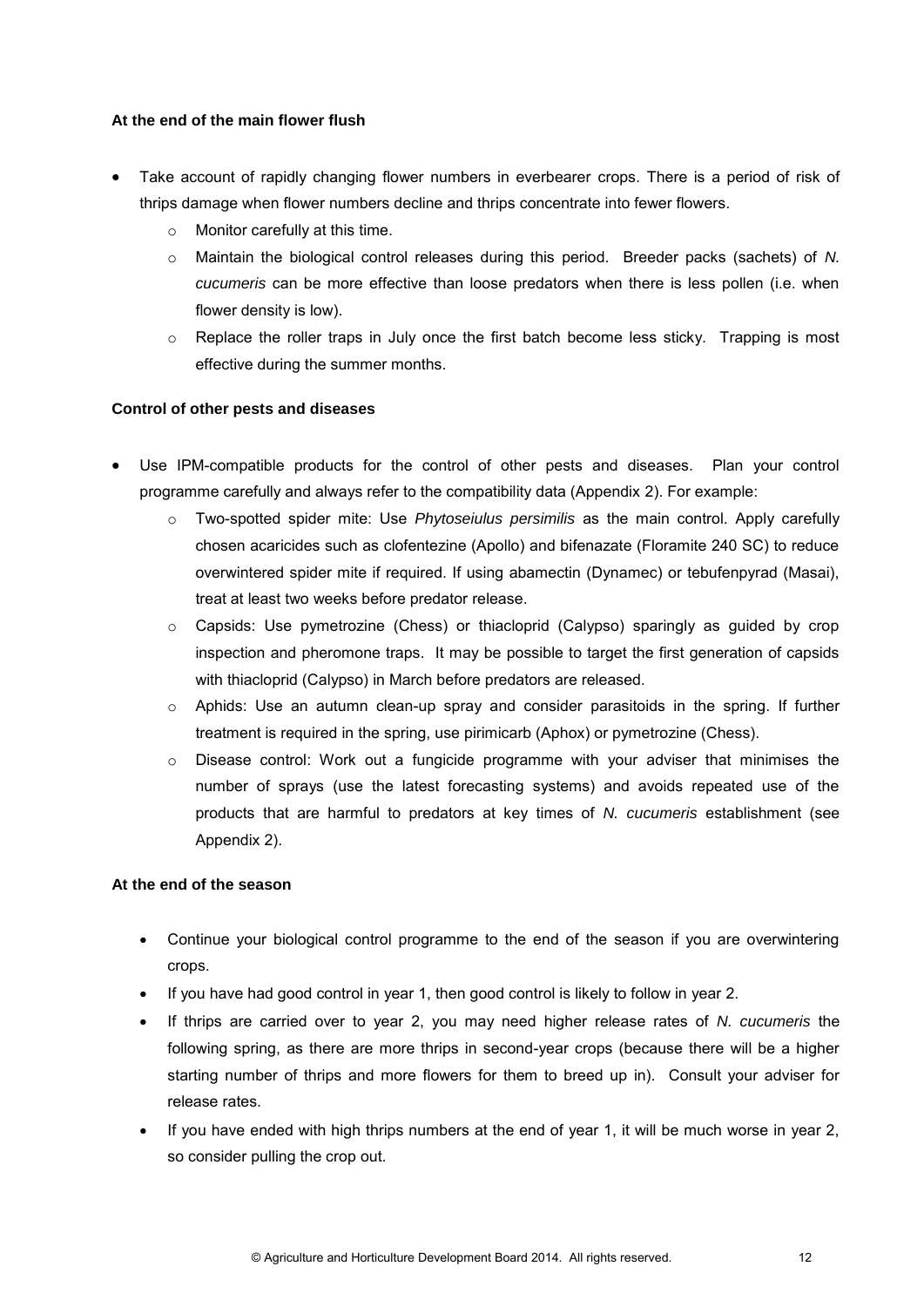## **References**

Brown SL, Brown JE, Osburn MC, Bryce HM (1989) Influence of plastic mulch colour on thrips population of staked tomatoes. HortScience 24:751.

Lash HE, Warnock DF, Cloyd RA (2007) Effect of pesticide mixtures on the survival of the predatory mite *Neoseiulus cucumeris* (Acarina: Phytoseiidae). Journal of Entomological Science 42:311-319.

Rahman T, Spafford H, Broughton S (2011) Single versus multiple releases of predatory mites combined with spinosad for the management of western flower thrips in strawberry. Crop Protection 30:468-475.

Sampson C, Kirk WDJ (2013) Can mass trapping reduce thrips damage and is it economically viable? Management of the western flower thrips in strawberry. PLOS ONE 8:e80787. [\[http://dx.plos.org/10.1371/journal.pone.0080787\]](http://dx.plos.org/10.1371/journal.pone.0080787)

Shipp JL, Zhang, Y (1999) Using greenhouse microclimate to improve the efficacy of insecticide application for *Frankliniella occidentalis* (Thysanoptera: Thripidae). Journal of Economic Entomology. 92(1): 201-206.

#### **HDC projects and publications referred to**

- SF 80: Tunnel-grown everbearer strawberry: biology and integrated control of western flower thrips.
- SF 90: Chemical control of western flower thrips (WFT) in strawberry flowers.
- SF 94: Minimising pesticide residues in strawberry through integrated pest, disease and environmental crop management.
- SF120: Biological, semiochemical and selective chemical management methods for insecticide resistant western flower thrips on protected strawberry.

HDC Grower Guide: Biocontrol in soft fruit (Bennison J, Irving R, Umpelby, R)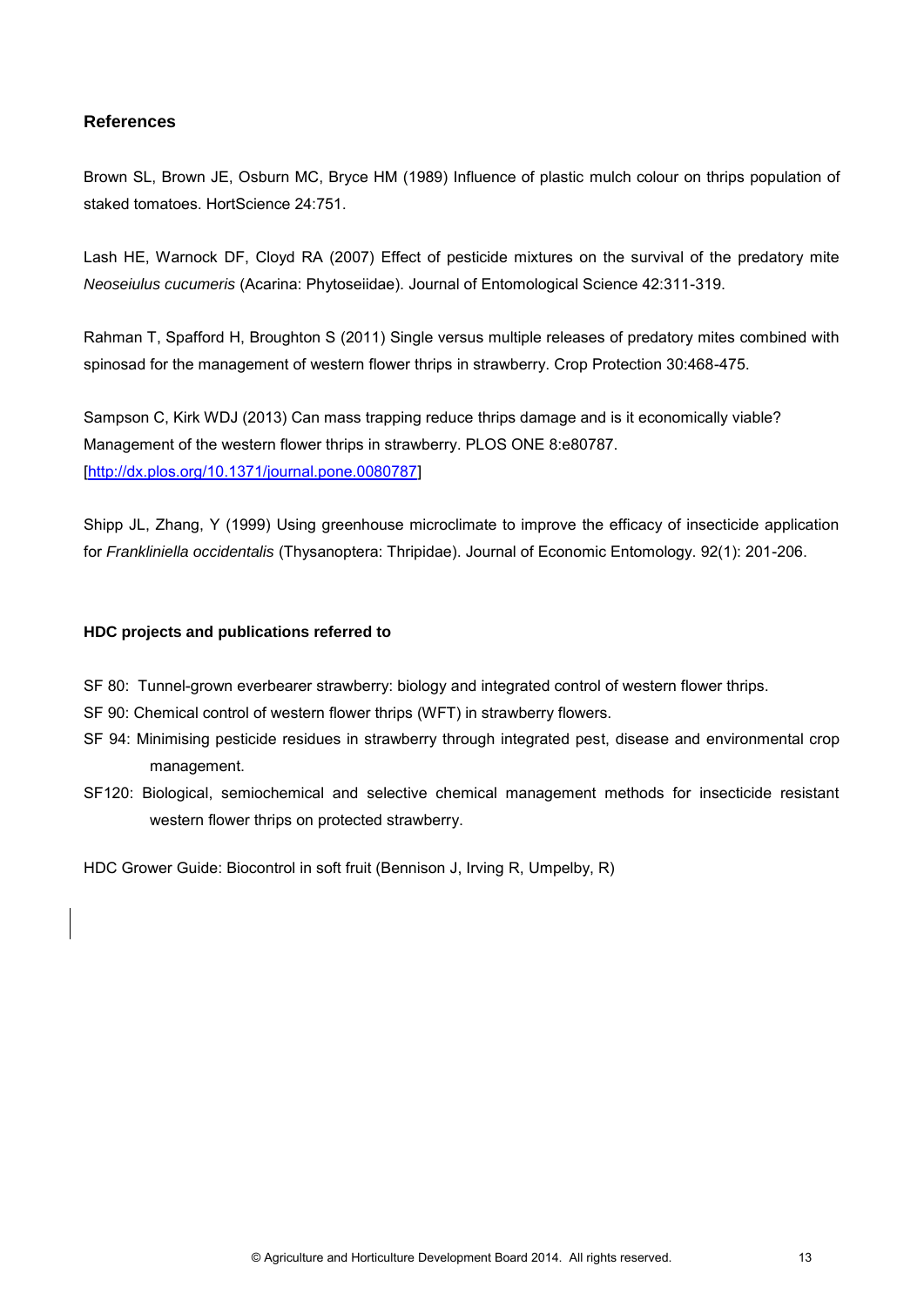## **Appendices**

Appendix 1 - Crop protection methods used in plantations include in the study

## **Table 1: Thrips control predators (up to the end of July) and mass trapping used**

| Field     | N. cucumeris                         | N. cucumeris    | S. scimitus* | S. scimitus | Orius sp.              | Orius sp.         | <b>Mass</b> |
|-----------|--------------------------------------|-----------------|--------------|-------------|------------------------|-------------------|-------------|
| (year of  | week nos. released (sachets          | total loose per | week nos.    | per plant   | week nos. released     | total released    | trapping    |
| cropping) | in bold)                             | plant           | released     |             |                        | per $m^2$ of crop | used?       |
|           | Fields where WFT was well controlled |                 |              |             |                        |                   |             |
| 1(1)      | 15, 23                               | 163             | 17           | 6           | 23, 25                 |                   | Yes         |
| 2(1)      | 15, 17, 19, 21, 23, 25, 27           | 200             | 13           | 10          |                        |                   | Yes         |
| 3(1)      | 15, 17, 19, 21, 23, 25, 27           | 200             | 13           | 10          |                        |                   | Yes         |
| 4(2)      | 15, 19, 21, 23                       | 200             | 20           | 20          |                        |                   | No          |
| 5(2)      | 14, 15, 16, 24, 25, 27, 28           | 350             | 22           | 10          | 19, 21, 23             | 9                 | No          |
| 6(2)      | 16, 18, 20, 22, 24, 25, 26,          | 175             |              |             |                        |                   | Yes         |
|           | 28, 30                               |                 |              |             |                        |                   |             |
|           | Fields where WFT control broke down  |                 |              |             |                        |                   |             |
| 7(1)      | 13, 23, 25, 26, 28, 29               | 250             |              |             |                        |                   | <b>No</b>   |
| 8(2)      | 27                                   | 200             |              |             |                        |                   | No          |
| 9(2)      | 27                                   | 200             |              |             |                        |                   | No          |
| 10(2)     | 14, 17, 22, 24                       | 250             |              |             | 16, 18, 19, 21, 22, 23 | $\overline{7}$    | No          |
| 11(2)     | 15, 17, 19, 21, 23, 25, 27           | 200             |              |             |                        |                   | Yes         |
| 12(2)     | 15, 19, 21, 23                       | 200             | 20           | 20          |                        |                   | Yes         |

*S. scimitus* was formally known as *Hypoaspis miles*.

- Fields 2 and 3 were on the same farm
- Fields 8 and 9 were on the same farm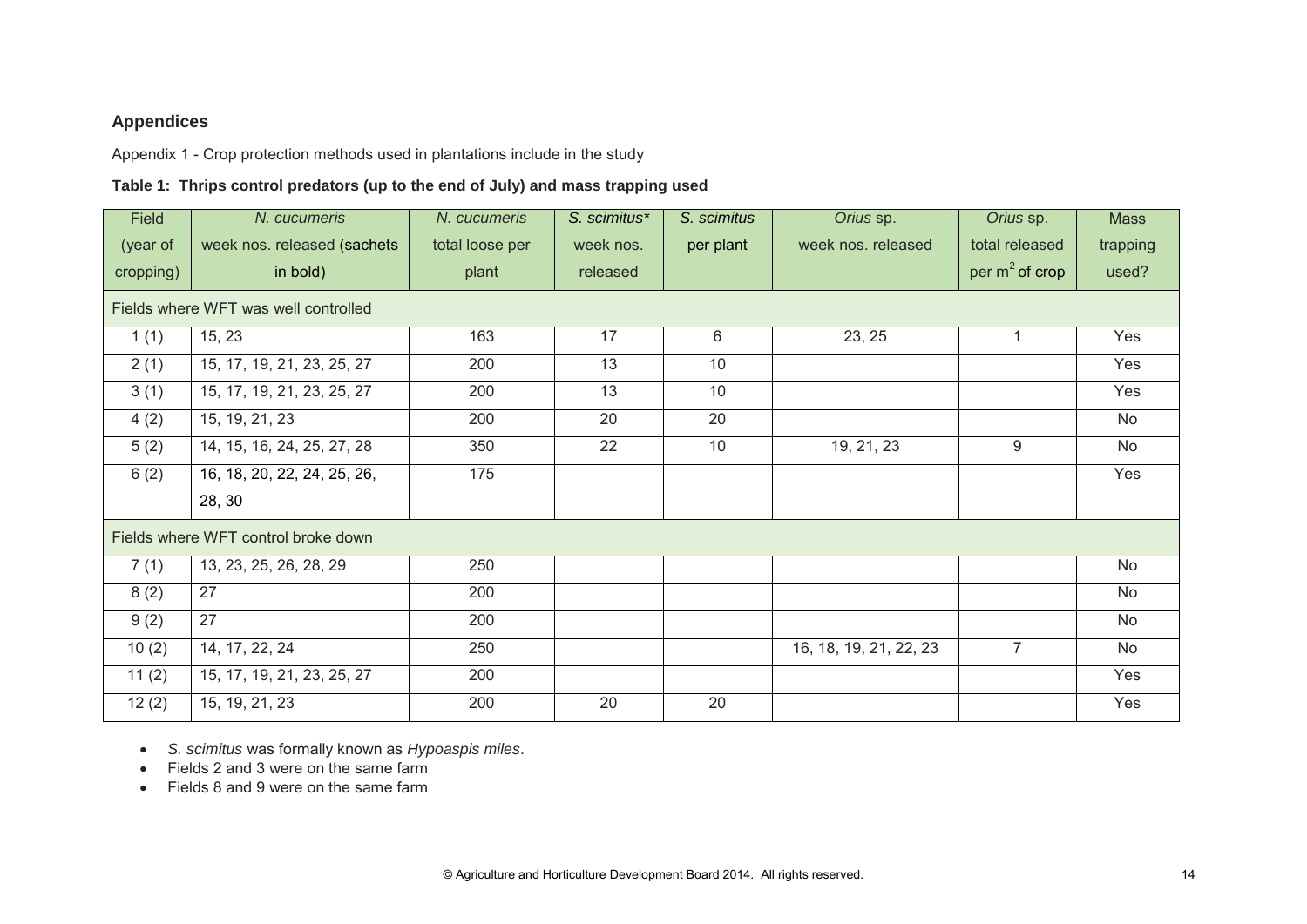|  |  |  |  | Table 2: Insecticide treatments used (up to the end of July) |  |
|--|--|--|--|--------------------------------------------------------------|--|
|--|--|--|--|--------------------------------------------------------------|--|

| Field          | Chess                                                                                                                                                                                                                                                                                                                                         | Natur-alis     | Apollo                                   | Flora-mite   | <b>Aphox</b>   | Calypso        | <b>Majestik</b> | rum 5EC<br>Pyreth- | <b>Masai</b> | Tracer         | Dyna-mec     | Equity       | Hall-mark    | Decis          | Borneo <sup>1</sup> |
|----------------|-----------------------------------------------------------------------------------------------------------------------------------------------------------------------------------------------------------------------------------------------------------------------------------------------------------------------------------------------|----------------|------------------------------------------|--------------|----------------|----------------|-----------------|--------------------|--------------|----------------|--------------|--------------|--------------|----------------|---------------------|
|                | Fields where WFT has been well controlled                                                                                                                                                                                                                                                                                                     |                |                                          |              |                |                |                 |                    |              |                |              |              |              |                |                     |
| $\mathbf{1}$   | $\overline{2}$                                                                                                                                                                                                                                                                                                                                | 1              |                                          |              | $\overline{2}$ |                |                 |                    |              |                |              |              |              |                |                     |
| $\overline{2}$ |                                                                                                                                                                                                                                                                                                                                               |                |                                          |              |                | $\mathbf{1}$   |                 |                    |              | 1              |              |              |              |                |                     |
| $\mathfrak{S}$ | $\overline{2}$                                                                                                                                                                                                                                                                                                                                |                | $\mathbf{1}$                             |              | $\mathbf{3}$   | $\mathbf{1}$   |                 |                    |              | $\overline{2}$ | $\mathbf{1}$ |              |              |                |                     |
| $\overline{4}$ |                                                                                                                                                                                                                                                                                                                                               |                |                                          |              |                | $\overline{2}$ |                 |                    |              |                |              |              |              |                |                     |
| 5              |                                                                                                                                                                                                                                                                                                                                               |                | $\mathbf{1}$                             |              | $\mathbf{1}$   |                |                 |                    |              |                | $\mathbf{1}$ |              |              |                |                     |
| 6              |                                                                                                                                                                                                                                                                                                                                               |                |                                          |              | $\mathbf{1}$   | $\overline{2}$ |                 |                    | $\mathbf{1}$ |                |              |              |              |                |                     |
|                |                                                                                                                                                                                                                                                                                                                                               |                | Fields where WFT control has broken down |              |                |                |                 |                    |              |                |              |              |              |                |                     |
| $\overline{7}$ | $\mathbf{1}$                                                                                                                                                                                                                                                                                                                                  | 1              |                                          |              | $\mathbf{1}$   | $\mathbf{1}$   |                 | $\sqrt{2}$         |              | $\mathbf{1}$   | $\mathbf{1}$ |              |              |                |                     |
| 8              |                                                                                                                                                                                                                                                                                                                                               | $\overline{2}$ |                                          |              | $\mathbf{1}$   | $\overline{2}$ |                 |                    | $\mathbf{1}$ | $\overline{3}$ |              |              | $\mathbf{1}$ |                |                     |
| $\overline{9}$ |                                                                                                                                                                                                                                                                                                                                               | $\overline{2}$ | $\mathbf{1}$                             | $\mathbf{1}$ |                | $\mathbf{1}$   |                 |                    | $\mathbf{1}$ | $\overline{4}$ |              |              |              |                |                     |
| 10             |                                                                                                                                                                                                                                                                                                                                               |                |                                          |              | $\mathbf{1}$   | $\mathbf{1}$   |                 |                    |              | $\mathbf{1}$   | $\mathbf{1}$ |              |              | $\overline{1}$ |                     |
| 11             |                                                                                                                                                                                                                                                                                                                                               |                | $\mathbf{1}$                             | $\mathbf{1}$ |                |                |                 |                    | $\mathbf{1}$ | $\overline{4}$ |              | $\mathbf{1}$ |              |                |                     |
| 12             |                                                                                                                                                                                                                                                                                                                                               | 1              | 1                                        | $\mathbf{1}$ |                | $\mathbf{1}$   | 3               | $\mathbf 1$        |              | $\overline{2}$ |              | $\mathbf 1$  |              |                |                     |
| Key:<br>"Safe" | kills<br>Harmful<br>Harmful for<br>Harmful for<br>Moderately<br>$<$ 25%<br>harmful Kills<br>when wet<br>1-2 weeks<br>>6 weeks<br>50-75%<br>Kills>75%<br><b>Kills&gt;75%</b><br>Kills>75%<br><sup>1</sup> The compatibility of Borneo with N. cucumeris is unknown but may be harmful for 4-8 weeks in line with other predatory mite species. |                |                                          |              |                |                |                 |                    |              |                |              |              |              |                |                     |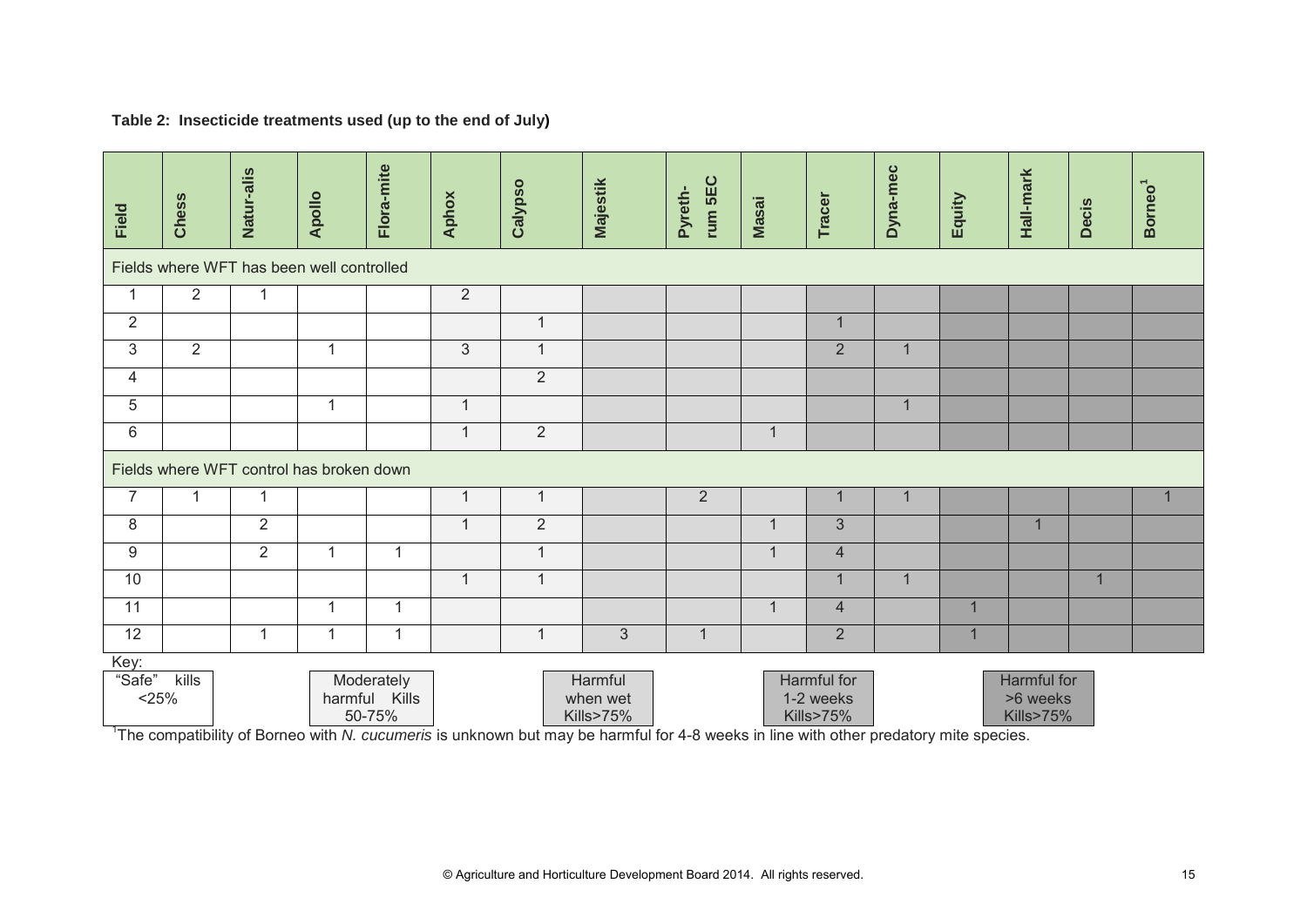| Field          |                                           |                |                | <b>Fungicides</b> |                            | Wetters and other products |                               |                 |                              |        |        |
|----------------|-------------------------------------------|----------------|----------------|-------------------|----------------------------|----------------------------|-------------------------------|-----------------|------------------------------|--------|--------|
|                | Sulphur                                   | <b>Teldor</b>  | Switch         | Nimrod            | Other 'safe'<br>fungicides | Total no. of<br>fungicides | Silicon<br>e.g SW7<br>slither | Codacide<br>oil | <b>Attracker</b><br>(sugars) | Garlic | Wetcit |
|                | Fields where WFT has been well controlled |                |                |                   |                            |                            |                               |                 |                              |        |        |
| 1              |                                           | $\overline{2}$ |                | $\mathbf{1}$      | 15                         | 18                         |                               |                 |                              |        |        |
| $\overline{2}$ |                                           | $\mathbf{1}$   | $\mathbf{1}$   | $\overline{2}$    | 16                         | 20                         | $\overline{2}$                | $\mathbf 1$     |                              |        |        |
| 3              |                                           | $\mathbf 1$    | $\mathbf{1}$   | $\overline{2}$    | 10                         | 16                         | 3                             | 1               |                              |        |        |
| 4              |                                           | $\mathbf 1$    |                |                   | 10                         | 11                         |                               |                 |                              |        |        |
| 5              | $\overline{1}$                            |                | $\mathbf{1}$   | $\overline{1}$    | $\boldsymbol{9}$           | 12                         |                               |                 |                              |        |        |
| 6              | $\overline{1}$                            | $\mathbf 1$    |                | 4                 | 5                          | 11                         | 3                             |                 |                              |        |        |
|                | Fields where WFT control has broken down  |                |                |                   |                            |                            |                               |                 |                              |        |        |
| $\overline{7}$ | $\overline{4}$                            | $\overline{4}$ | 1              | $\overline{2}$    | 20                         | 31                         | $\overline{2}$                | $\overline{2}$  |                              |        |        |
| 8              | $\overline{2}$                            | $\mathbf{1}$   | $\overline{2}$ | $\overline{2}$    | 12                         | 19                         | $\overline{2}$                |                 |                              | 5      |        |
| 9              | $\overline{1}$                            | $\mathbf{1}$   | $\mathbf{1}$   | $\mathbf{1}$      | 10                         | $\overline{14}$            | $\overline{3}$                |                 |                              | 4      |        |
| 10             |                                           | $\mathfrak{S}$ | $\overline{2}$ | $\overline{2}$    | 12                         | 19                         |                               |                 |                              |        | 3      |
| 11             | 3                                         | 3              | $\mathbf{1}$   |                   | 14                         | 20                         |                               |                 |                              |        |        |
| 12             |                                           |                |                |                   | 6                          | $6\phantom{1}6$            | 1                             | $\overline{2}$  | 4                            |        |        |

## **Table 3: Fungicides, garlic and adjuvants used (up to the end of July)**

Key: Slightly harmful, Kills 25-50%

Note: most pesticides were applied as tank mixes. 'Safe' fungicides include: Scala, Parrat, Fortress, Rovral, Amistar, Systhane 20 EW, Serenade, Topas, Frupica, Kindred, Thianosan, Potassium Bicarbonate, Stroby.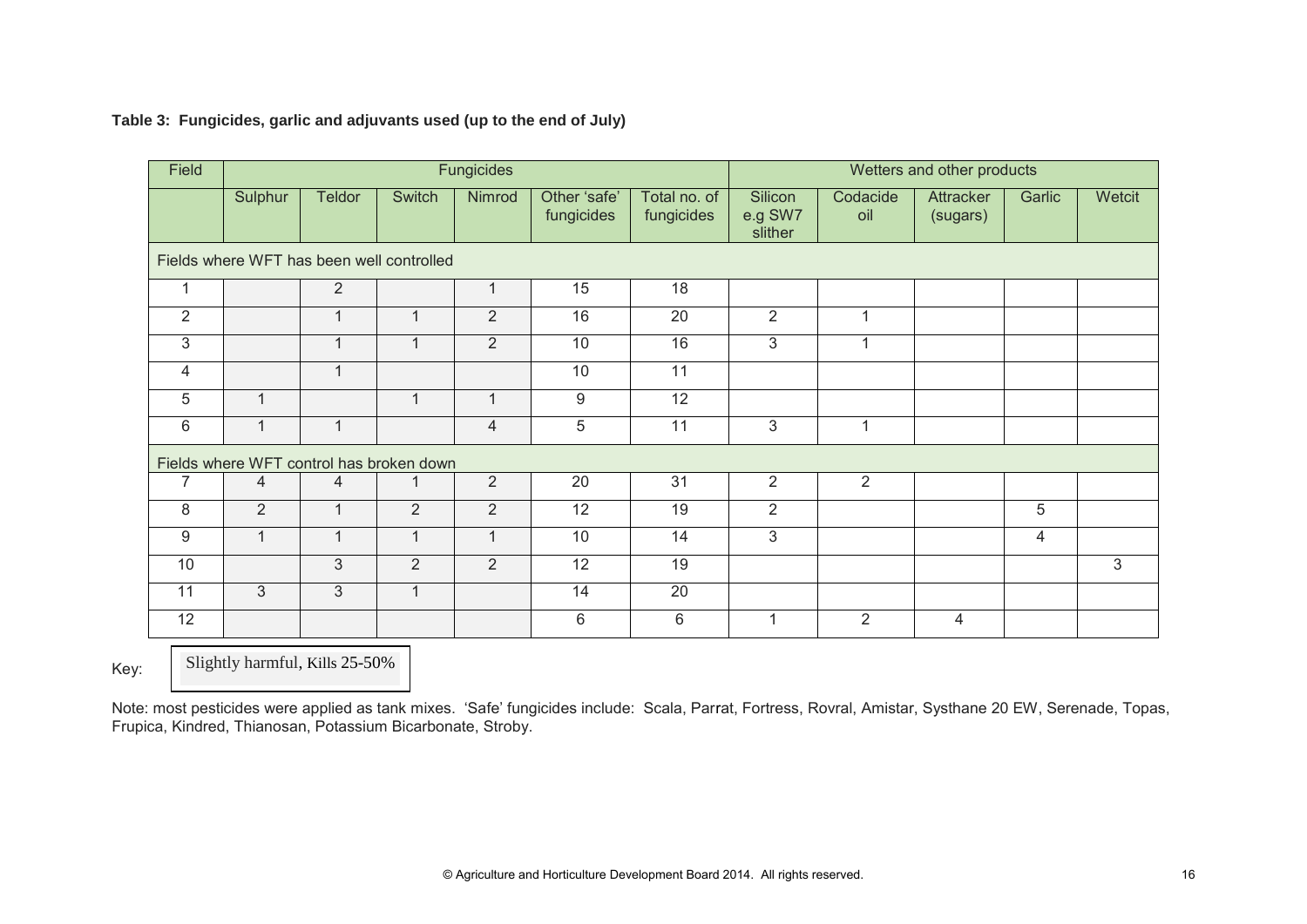| Appendix 2 - Side-effects of pesticides used on selected natural enemies |  |  |  |  |  |
|--------------------------------------------------------------------------|--|--|--|--|--|
|--------------------------------------------------------------------------|--|--|--|--|--|

| Active                           | <b>Typical</b>     | Phytoseiulus                           | <b>Neoseiulus</b>                                        | <b>Orius</b>                                           | Target pest/                        |
|----------------------------------|--------------------|----------------------------------------|----------------------------------------------------------|--------------------------------------------------------|-------------------------------------|
| ingredient                       | product            | persimilis                             | cucumeris                                                | laevigatus                                             | disease                             |
|                                  |                    |                                        |                                                          |                                                        |                                     |
| Potassium<br>bicarbonate         | AgriKarb           | No information                         | Safe                                                     | <b>No</b><br>information                               | Mildew                              |
| abamectin                        | Dynamec            | Harmful<br>$(1-2$ weeks)               | Harmful<br>(2 weeks)                                     | Harmful<br>$(3-6$ wks)                                 | Spider mite                         |
| azoxystrobin                     | Amistar            | Safe                                   | Safe                                                     | Safe                                                   | mildew                              |
| <b>Bacillus</b><br>thuringiensis | Dipel DF           | Safe                                   | Safe                                                     | Safe                                                   | caterpillars                        |
| Beauveria<br>bassiana            | Naturalis-L        | Safe                                   | Safe                                                     | Safe                                                   | Various                             |
| bifenazate                       | Floramite<br>240SC | Moderately<br>harmful<br>$(1$ week)    | Safe                                                     | Safe                                                   | spider mite                         |
| bupirimate                       | Nimrod             | Slightly harmful<br>$(4 \text{ days})$ | safe                                                     | Slightly<br>harmful<br>$(?)$ days)                     | mildew                              |
| chlorpyrifos                     | e.g. Equity        |                                        | Harmful<br>$(6-8$ weeks)                                 | Harmful<br>(up to $5$<br>weeks)                        | aphids                              |
| clofentezine                     | Apollo 50SC        | (up to 3 days)<br>Safe                 | Safe                                                     | Safe                                                   | Spider mite                         |
| Cyprodonil/<br>fludioxonil       | Switch             | Slightly harmful<br>$(?$ Days)         | No information<br>suspected to<br>be slightly<br>harmful | Harmful<br>$(?)$ Days)                                 | <b>Botrytis</b>                     |
| deltamethrin                     | <b>Decis</b>       | Harmful<br>$($ > 8 weeks $)$           | Harmful<br>$($ > 8 weeks $)$                             | Harmful<br>$($ > 8 weeks $)$                           | aphids                              |
| etoxazole                        | Borneo             | Harmful (4-8<br>weeks)                 | Suspected to<br>be harmful for<br>>4 weeks               | No info.                                               | spider mite                         |
| fenhexamid                       | Teldor             | Slightly harmful<br>$(?$ days)         | Slightly<br>harmful<br>$(?$ days)                        | Slightly<br>harmful                                    | <b>Botrytis</b>                     |
| fenpropimorph                    | Corbel             | Slightly harmful                       | No information                                           | Safe to<br>adults,<br>slightly<br>harmful to<br>nymphs | mildew                              |
| iprodione                        | Rovral WP          | safe                                   | safe                                                     | Safe to<br>adults and<br>nymphs                        | <b>Botrytis</b>                     |
| lambda<br>cyhalothrin            | Hallmark           | Harmful<br>$($ > 8 weeks $)$           | Harmful<br>$($ > 8 weeks $)$                             | Harmful<br>$($ > 8 weeks $)$                           | Capsids                             |
| maltodextrin                     | Majestik           | Harmful until<br>spray residue dry     | Harmful until<br>spray residue<br>dry                    | Harmful until<br>spray residue<br>dry                  | Spider mite,<br>whitefly,<br>aphids |
| mepanipyrim                      | Frupica            | Slightly harmful<br>$(?$ days)         | No information                                           | Safe to<br>adults and<br>nymphs                        | <b>Botrytis</b>                     |
| myclobutanil                     | Systhane<br>20EW   | Safe                                   | No information                                           | Safe to<br>adults and<br>nymphs                        | mildew                              |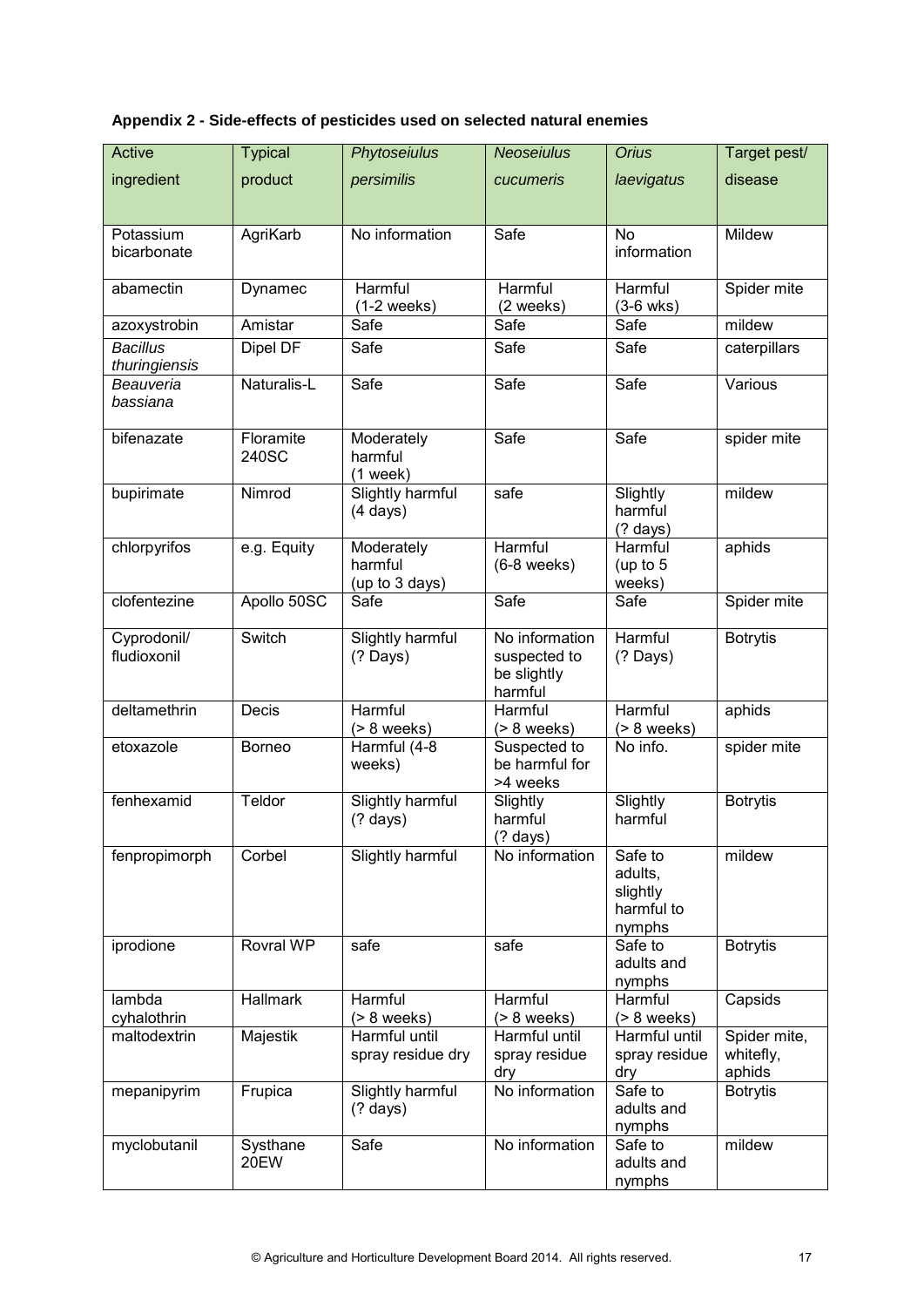| Active          | <b>Typical</b>    | Phytoseiulus                           | <b>Neoseiulus</b>                             | <b>Orius</b>                              | Target pest/                             |
|-----------------|-------------------|----------------------------------------|-----------------------------------------------|-------------------------------------------|------------------------------------------|
| ingredient      | product           | persimilis                             | cucumeris                                     | laevigatus                                | disease                                  |
| pirimicarb      | Aphox             | Slightly harmful<br>$(3 \text{ days})$ | Moderately<br>harmful<br>$(3 \text{ days})$ . | Slightly<br>harmful<br>$(5 \text{ days})$ | Aphids                                   |
| pymetrozine     | Chess/<br>Plenum  | Slightly harmful<br>$(?$ days)         | Safe                                          | Slightly<br>harmful<br>(up to 2<br>weeks) | Aphids,<br>capsids                       |
| pyrethrum       | Pyrethrum 5<br>ЕC | Harmful<br>(up to1 week)               | Harmful<br>(up to 1 week)                     | Harmful<br>(up to 1<br>week)              | Aphids,<br>caterpillar,<br>thrips        |
| pyrimethanil    | Scala             | Safe                                   | safe                                          | Safe                                      | <b>Botrytis</b>                          |
| quinoxyfen      | Fortress          | No information                         | No information                                | <b>No</b><br>information                  | Mildew                                   |
| spinosad        | Tracer            | Slightly harmful<br>$(1$ week)         | Harmful<br>$(1-2$ weeks)                      | Harmful<br>$(1-2$ weeks)                  | <b>Thrips</b>                            |
| Sulphur (spray) | <b>Kumulus DF</b> | Moderately<br>harmful<br>$(?$ Days)    | Slightly<br>harmful<br>$(3 \text{ Days})$     | Slightly<br>harmful<br>(? days)           | Mildew                                   |
| tebufenpyrad    | Masai             | Harmful<br>$(1-2$ wks)                 | Harmful<br>(? Days)                           | Harmful<br>$(2-3$ weeks)                  | Spider mite                              |
| thiacloprid     | Calypso           | Moderately<br>harmful<br>(2 weeks)     | Moderately<br>harmful<br>(up to 2<br>weeks)   | Harmful<br>(2 weeks)                      | Aphids,<br>blossom<br>weevil,<br>capsids |

Safe: kills<25%

Slightly harmful: kills 25-50% Moderately harmful: kills 50-75% Harmful: kills >75% (Persistence against biocontrols given in brackets)

These data have been extracted and updated from a table produced by Jude Bennison (ADAS, by kind permission) in the HDC grower guide 'Biocontrol in soft fruit'. The data were originally sourced from biocontrol company websites:

[http://www.biobest.be](http://www.biobest.be/) (Biobest also provide a helpful phone app) [http://www.koppert.com](http://www.koppert.com/) (Koppert also provide a simplified version for mobile phones)